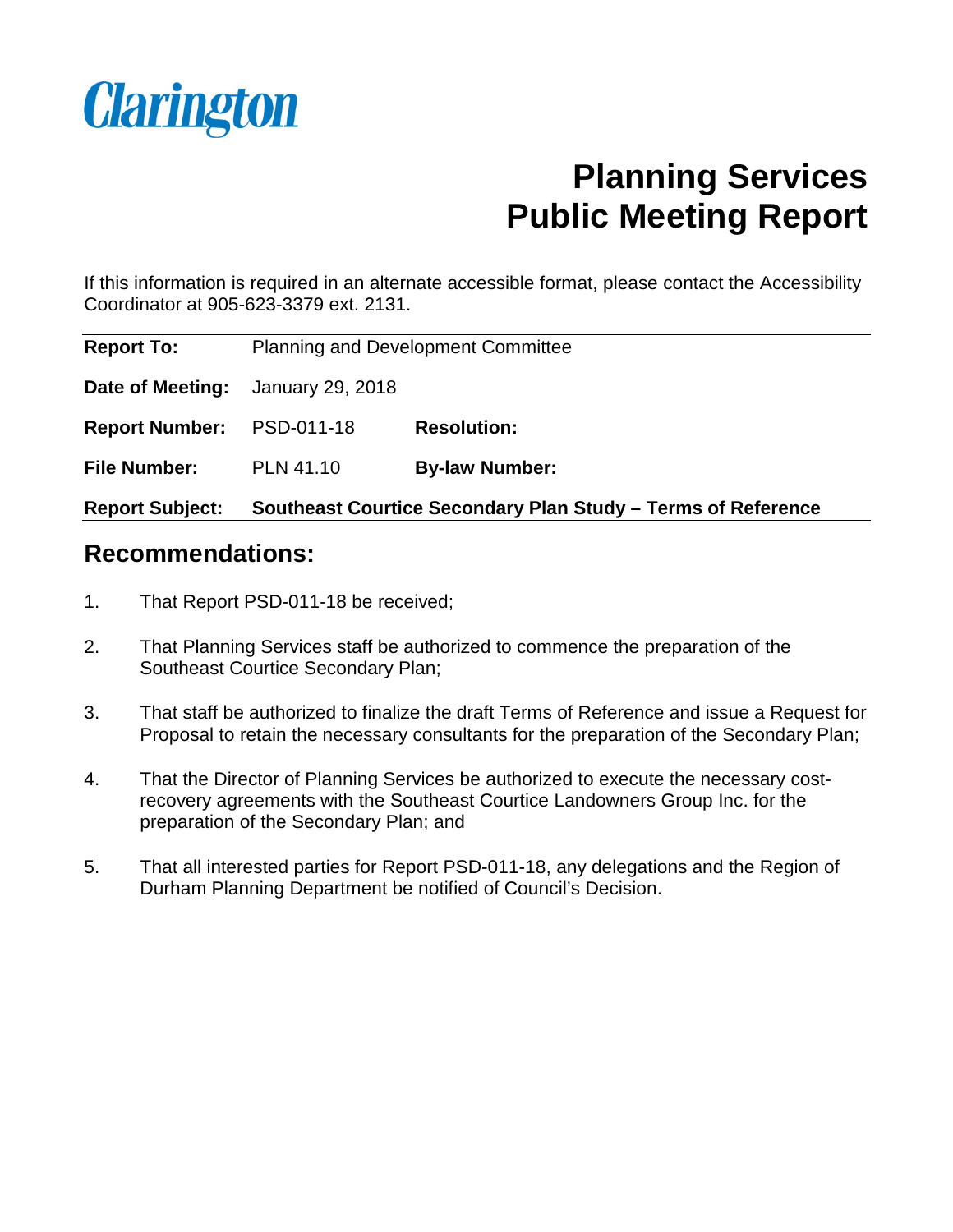# **Report Overview**

The purpose of this report is to inform the landowners within the Southeast Courtice Secondary Plan area of the request by the Southeast Courtice Landowners Group Inc. for Council to initiate the preparation of a Secondary Plan for these lands. This report seeks Council authorization for staff to commence the preparation of the Secondary Plan generally in accordance with the draft Terms of Reference.

# **1. Background**

1.1 The Southeast Courtice Secondary Plan area is located generally between the Robinson Creek valley in the west and Hancock Road in the east. It extends from south of Bloor Street northward to Durham Highway 2. There are approximately 60 landowners within this Secondary Plan area. There is a mixture of parcel sizes within the Secondary Plan area, including larger farm parcels and residential lots.



**Figure 1:** Southeast Courtice Secondary Plan Area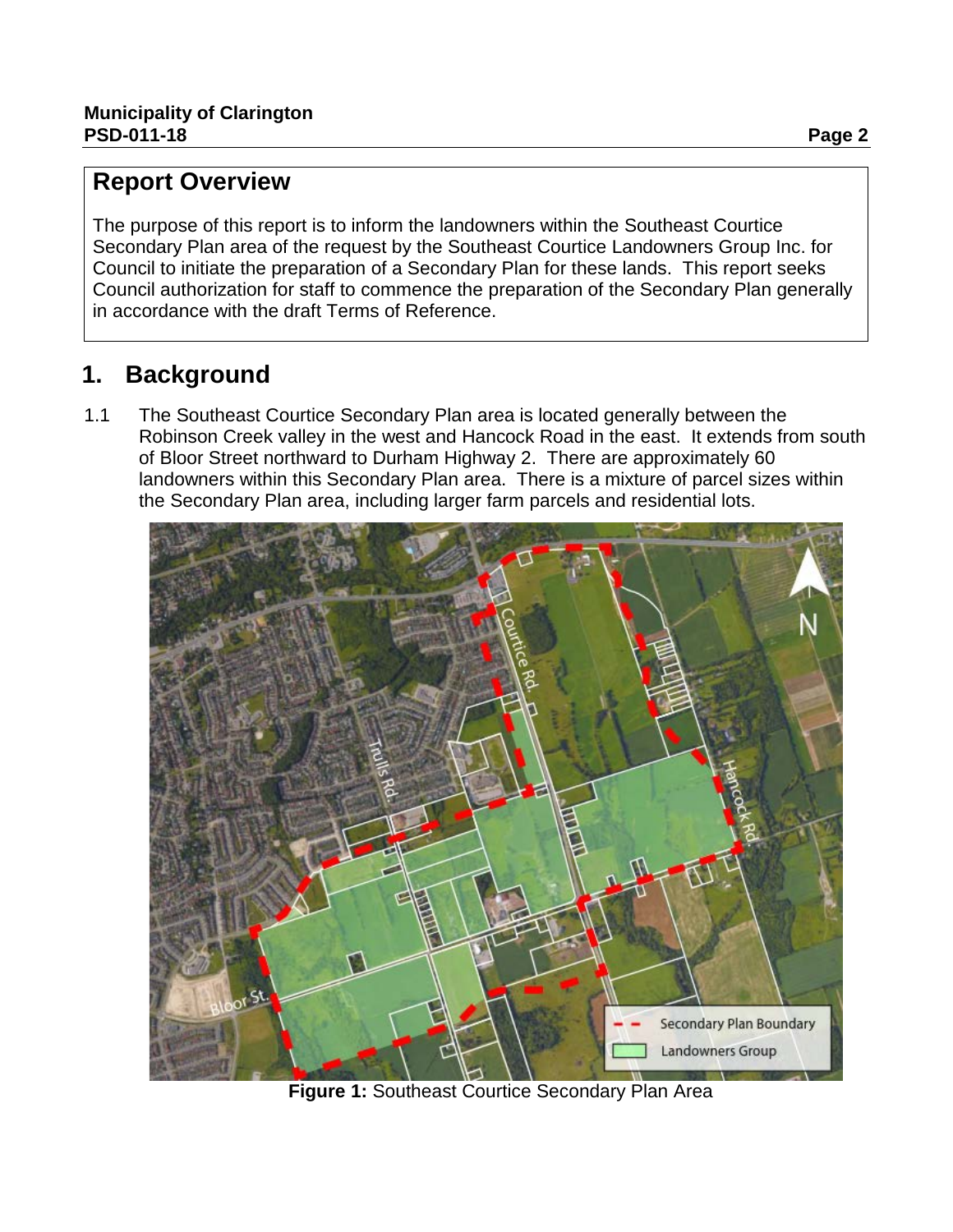## **Municipality of Clarington PSD-011-18 Page 3**

- 1.2 Landowners met in mid-2017 to review the Secondary Plan process and determine participation. It was recognized that smaller residential properties would not be interested and willing to be bound by the legal and financial obligations associated with the Landowners Group. Only landowners with a greater than 0.8 hectare (2 acre) parcel were specifically asked if they were interested in financially contributing to the Secondary Plan process. Essentially, the landowners that were willing and able to contribute financially are now members of the Southeast Courtice Landowners Group Inc.
- 1.3 The Southeast Courtice Landowners Group Inc. (Landowners Group) is an incorporated body representing the majority of the landowners (green highlight) within the Secondary Plan Area (red dashed line) as represented on Figure 1 above. The Landowners Group represents about 66 % of the Secondary Plan Area ownership. The Official Plan policy requires ownership representing generally 75 % of the developable land within the Secondary Plan area. The intent of this policy was to ensure that a critical mass of landowners were participating. Therefore, staff is satisfied that the Landowners Group has met the intent of the Policy.
- 1.4 The Landowners Group is represented by a Trustee. Delta Urban Inc. (DUI) has been retained as the Group Manager and is the lead consultant representing the Landowners Group.
- 1.5 The Landowners Group and staff have met regularly for the past six months to discuss the Secondary Plan process as well as the Robinson Creek and Tooley Creek Subwatershed study. The Landowners Group has agreed to fund 50% of the cost of the Subwatershed Study including staff resources. The funding agreement with the Trustee for the Landowners Group was executed in December 2017.
- 1.6 The Landowners Group has a submitted a letter (See Attachment 1) to request the Municipality commence the preparation of the Secondary Plan and draft Terms of Reference for the Secondary Plan. As noted in this request to initiate, the Landowners Group has committed to funding 100% the preparation of the Secondary Plan including staff resources.

# **2. Secondary Planning Process**

# 2.1 **Getting Authorization for a Privately-Initiated Secondary Plan**

- 2.1.1 The Clarington Official Plan provides policy direction for the preparation of a privately initiated Secondary Plan. In summary the process is as follows:
	- 1) Consultation with municipal staff and the establishment of the Landowners Group.
	- 2) Receipt of a Request to Initiate a Secondary Plan and a proposed Terms of Reference.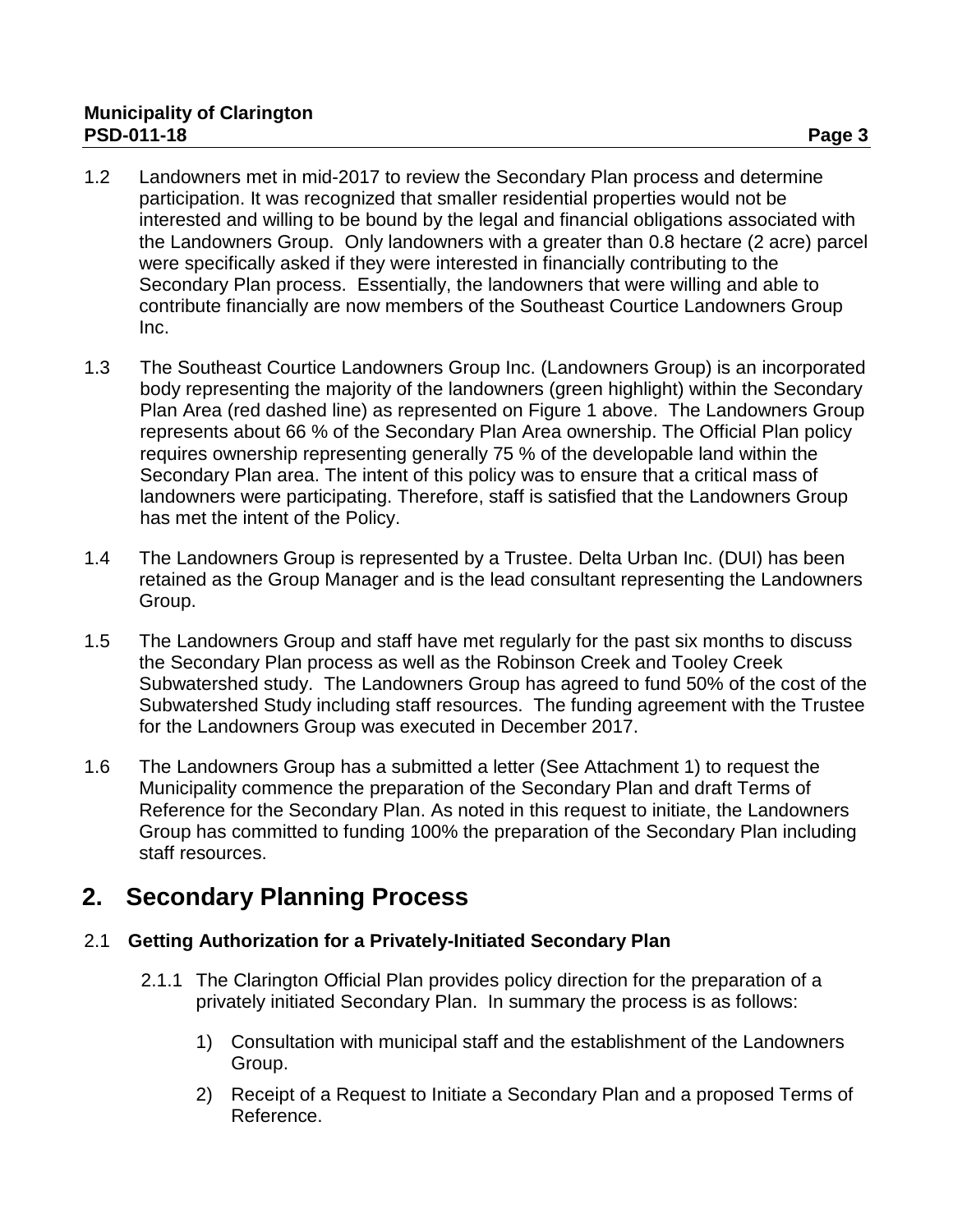- 3) Public Meeting and a Decision of Council to initiate the preparation of the Secondary Plan.
- 4) If Council decides to proceed with the Secondary Plan process, the Municipality will retain the necessary consultants.
- 5) All costs associated with the process, planning staff time, consultants and project and administration of the Secondary Plan are to be covered 100% by the landowners group.
- 6) Work will only be initiated once a funding agreement is in place between the Trustee for the Landowners Group and the Municipality.
- 2.1.2 Staff met on numerous occasions with a number of the landowners prior to the formation of the Landowners Group and have met regularly since the group was incorporated and a Trustee appointed.
- 2.1.3 In November, the Landowner Group requested that the Municipality initiate the Secondary Plan. A draft Terms of Reference was included in the request. The Terms of Reference submitted by the Landowners Group was circulated to various Municipal Departments as well as external agencies. Comments received from the agencies will be incorporated in the final Terms of Reference as appropriate.
- 2.1.4 In anticipation of Council's authorization to commence, the Landowners Group has submitted a draft Funding Agreement for the Secondary Plan to staff for review.

#### 2.2 **Summary of the Draft Terms of Reference**

- 2.2.1 Similar to the Wilmot Creek Secondary Plan, the draft Terms of Reference has incorporated a 'green lens' approach to development. All studies and the Secondary Plan will be required to include details of how development in the Secondary Plan area will meet Council policies. In particular the goal over time is to reach net zero communities and the techniques that will be employed to reduce greenhouse gas emissions.
- 2.2.2 The draft Terms of Reference are highly integrated with the Robinson Creek and Tooley Creek Subwatershed Study, as a substantial portion of the Subwatershed Study must be completed before any preliminary land uses can be contemplated in the Secondary Plan. The Subwatershed Study work plan has made reciprocal provisions.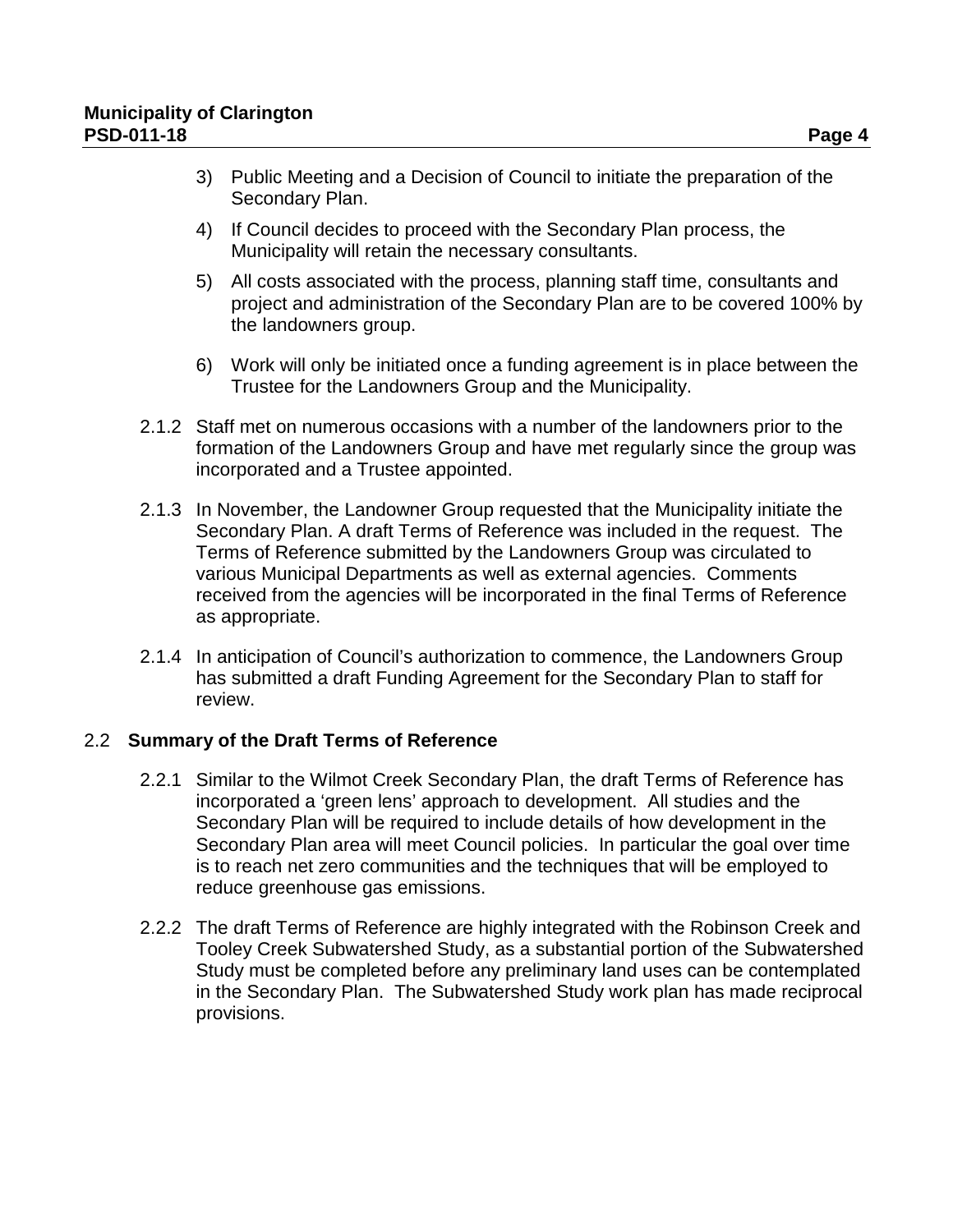- 2.2.3 The draft Terms of Reference integrates the Secondary Plan process with several other major initiatives in the area including the Courtice Employment Lands Secondary Plan and the related Transportation Hubs Study for the Courtice GO Station. The draft Terms of Reference incorporate Phases 1 and 2 of the Municipal Class Environmental Assessment process for major roads such that the need and general alignment will be established as part of the Secondary Plan process.
- 2.2.4 Public participation will be integrated throughout the draft Terms of Reference. Consultant Proposals will evaluated on their commitment to the Municipality's online media program. The recommended public participation will begin with a number of visioning sessions with the landowners, agencies, interested citizens and the business community regarding emerging trends in sustainable neighbourhood design, energy efficient development practices, and transit supportive land uses. Public Information Sessions will be held at specific stages of the planning process. These public participation requirements are in addition to any statutory Open House and Public Meeting requirements under the *Planning Act*.
- 2.2.5 The draft Terms of Reference contemplates this project being led by a Steering Committee. Although not yet finalized, it is anticipated that the Steering Committee will include Municipal, Region of Durham and CLOCA staff, Delta Urban project manager, landowner representatives and the lead consultant.
- 2.2.6 Should Council decide to proceed with the Secondary Plan, staff will issue a Request for Proposal to engage a team of consultants to undertake the Secondary Plan.

# **3. Conclusion**

It is respectfully recommended that Council authorize staff to undertake the preparation of the Southeast Courtice Secondary Plan.

# **4. Strategic Plan Application**

Not applicable.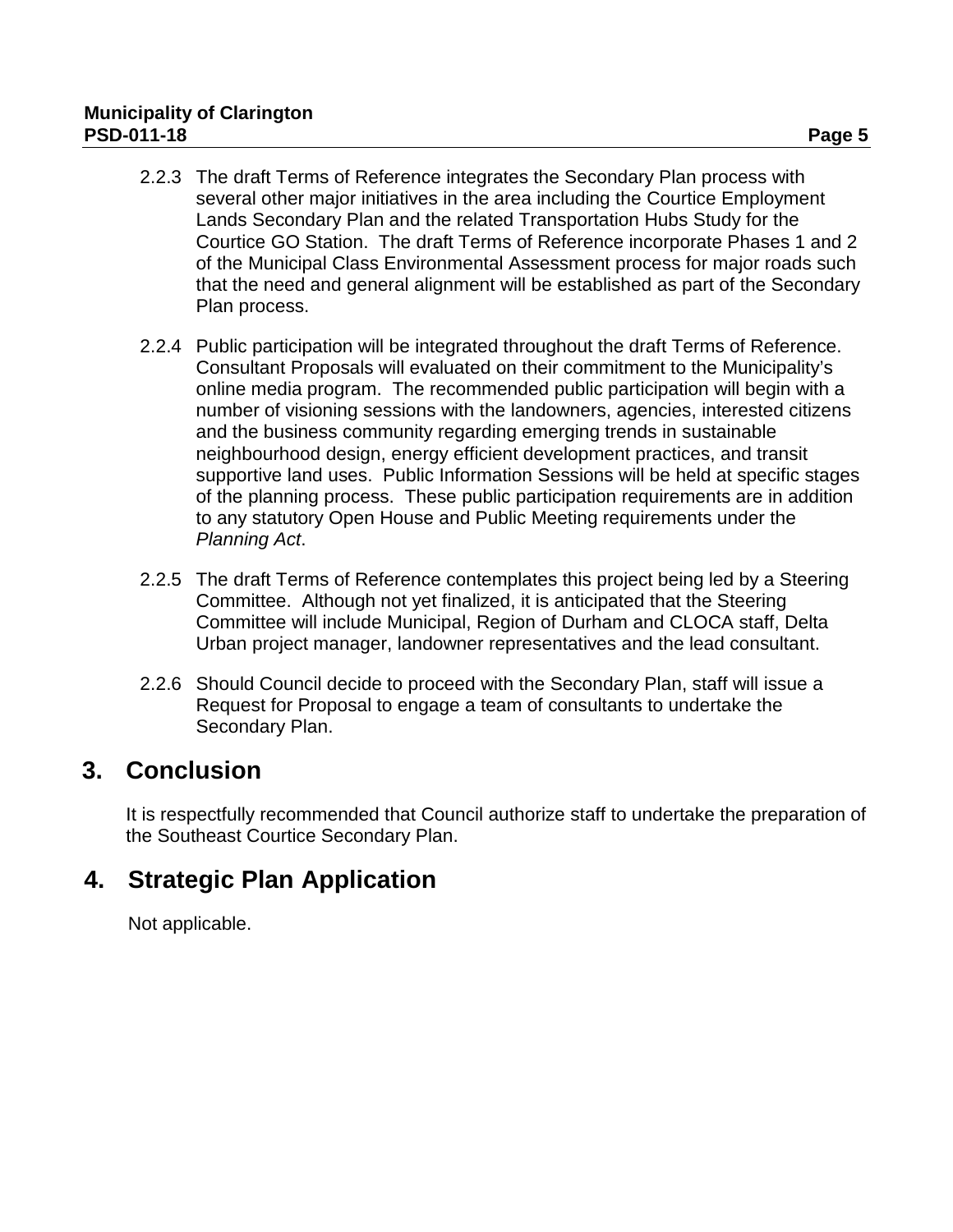Jone

Submitted by: V Crome, MCIP, Reviewed by: '<br>David J. Crome, MCIP, RPP Andre Director of Planning Services CAO

Inhop

Andrew C. Allison, B. Comm, LL.B.

Staff Contact: Carlos Salazar, Manager of Community Planning at extension 2409 or [csalazar@clarington.net](mailto:csalazar@clarington.net) or Lisa Backus, Principal Planner at extension 2413 or [lbackus@clarington.net](mailto:lbackus@clarington.net)

Attachments:

Attachment 1 – Trustee request to initiate the Secondary Plan Attachment 2 – Draft Terms of Reference

A list of interested parties to be notified of Council's decision is on file in the Planning Services Department.

LB/COS/ah/nl

I:\^Department\LDO NEW FILING SYSTEM\PLN Planning Files\PLN 41 Secondary Plans\PLN 41.10 - Southeast Courtice Secondary Plan\Staff Report\PSD-011-18\PSD-011-18.Docx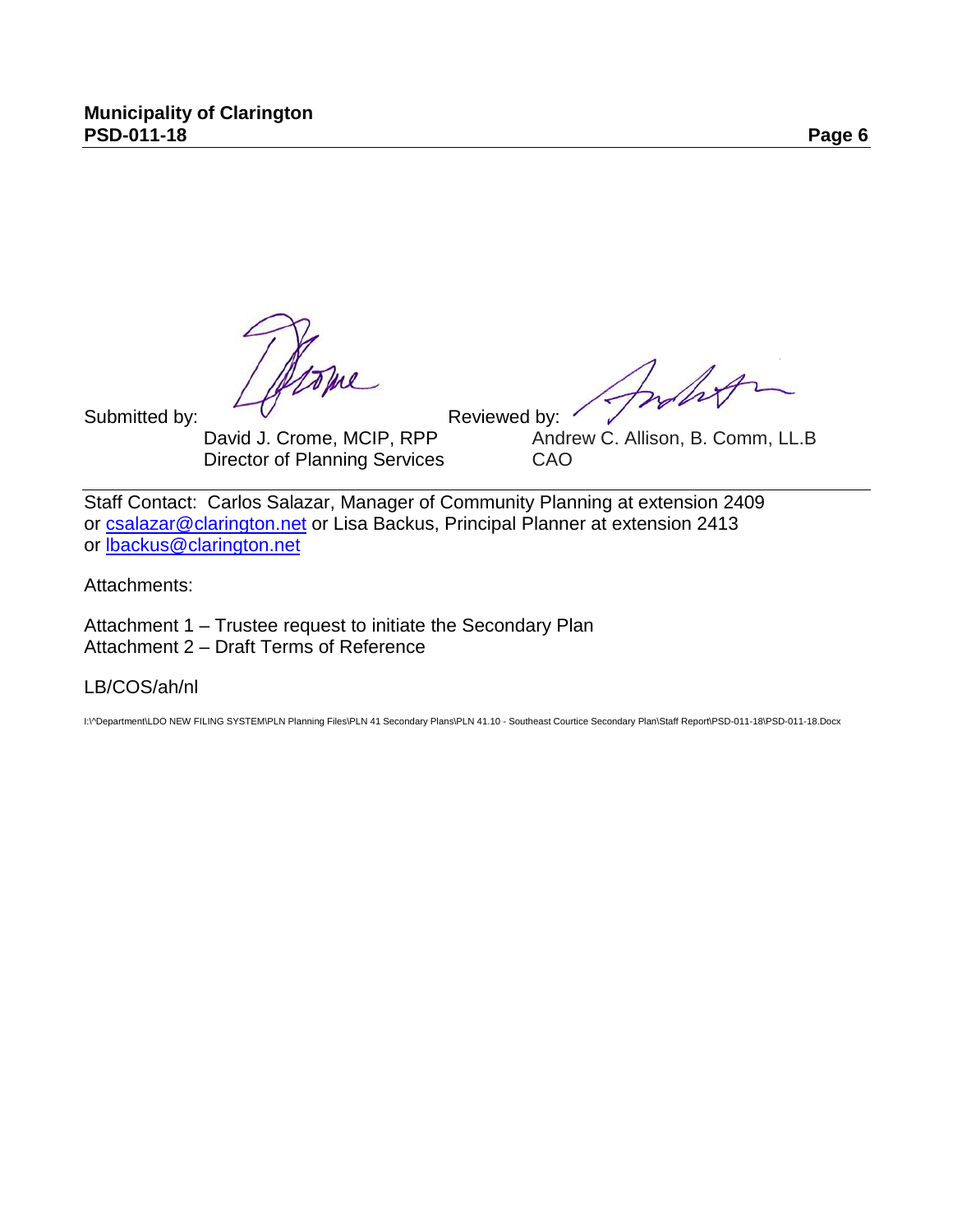# **SOUTHEAST COURTICE** LANDOWNERS GROUP INC.

c/o Suite 200 7501 Keele Street Vaughan, Ontario **L4K 1Y2** hmihailidi@bratty.com<br>(905) 760-2700

#### **SENT BY E-MAIL (dcrome@clarington.net) AND COURIER**

November 15<sup>th</sup>, 2017

Municipality of Clarington 40 Temperance Street Bowmanville, ON L1C 3A6

Attention: David J. Crome, MCIP, RPP **Director of Planning Services** 

Dear Sir:

#### REQUEST TO INITIATE THE PREPARATION OF THE SOUTHEAST COURTICE RE: **SECONDARY PLAN**

The undersigned is the Trustee acting on behalf of the Southeast Courtice Landowners Group (the "SCLG"), who represent the majority of the land within the Southeast Courtice Secondary Plan Area.

The SCLG have previously committed to funding their share (i.e. 50%) of the Subwatershed Study Costs, per correspondence dated October 6<sup>th</sup>, 2017. Accordingly, the Trustee has collected funds from these owners and provided confirmation to the Municipality per correspondence dated October  $27<sup>th</sup>$ 2017.

As the SCLG have discussed with Staff, it would be an effective and efficient use of resources to now integrate the Subwatershed Study with a Secondary Plan study for future development of the Southeast Courtice Residential lands, and therefore, the SCLG is formally requesting the Municipality to commence the Secondary Plan process and confirms that the SCLG will fund 100% of the costs associated with the preparation of the Southeast Courtice Secondary Plan, in accordance with and subject to the terms of a Secondary Plan Funding Agreement to be negotiated and finalized on terms acceptable to the Municipality and the SCLG.

As per OPA No. 107, we are enclosing the proposed Secondary Plan Terms of Reference for your review and approval. The attached terms of reference outline the proposed scope of work, public consultation process, funding of supporting studies, cost sharing principles and other considerations as described in section 23.13.1 of OPA No. 107.

Thank you for your time and consideration. We are happy to further discuss our request should you wish to do so. Please contact the undersigned should you have any questions.

Yours very truly,

## SOUTHEAST COURTICE LANDOWNERS GROUP INC.

Helen A. Mihailidi

HAM/na Encls.

- cc: Rob Maciver (w/Encls.)
- Carlos Salazar (w/Enc1s.) CC.
- cc: Lisa Backus (w/Encls.)
- cc: Myron P. Pestaluky, P. Eng. Delta Urban Inc. (w/Encls.)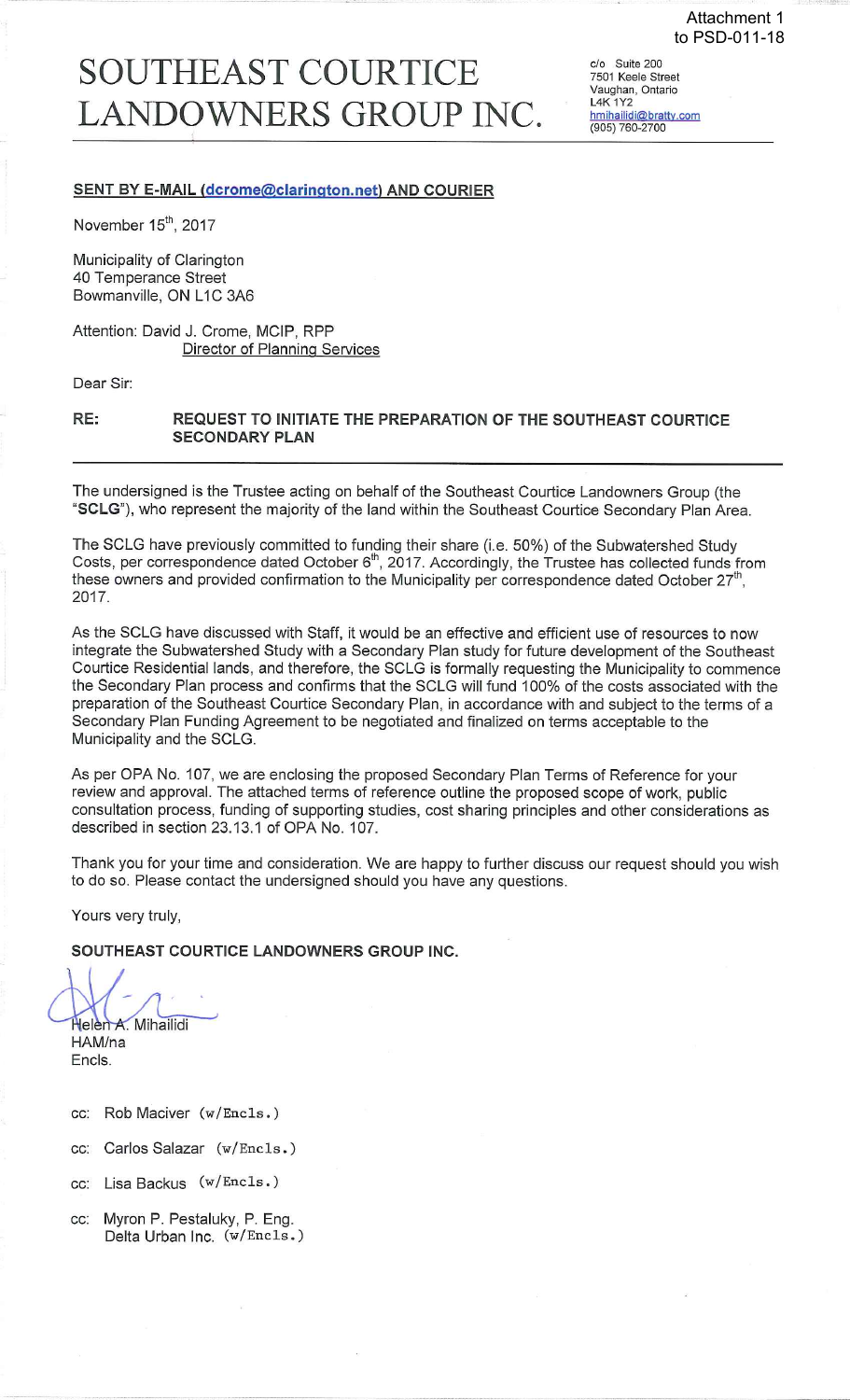# Draft Terms of Reference for Southeast Courtice Secondary Plan

# **Table of Contents**

| 1. |       |                                                                                  |  |  |  |
|----|-------|----------------------------------------------------------------------------------|--|--|--|
|    | 1.1   |                                                                                  |  |  |  |
|    | 1.2   |                                                                                  |  |  |  |
|    | 1.3   |                                                                                  |  |  |  |
| 2. |       |                                                                                  |  |  |  |
| 3. |       |                                                                                  |  |  |  |
|    | 3.1   |                                                                                  |  |  |  |
|    | 3.2   |                                                                                  |  |  |  |
|    | 3.3   |                                                                                  |  |  |  |
|    | 3.4   |                                                                                  |  |  |  |
|    | 3.5   |                                                                                  |  |  |  |
|    | 3.6   |                                                                                  |  |  |  |
|    | 3.7   |                                                                                  |  |  |  |
|    | 3.8   |                                                                                  |  |  |  |
| 4. |       | Phase 2: Urban Design and Sustainability Principles and Alternative Land Uses  8 |  |  |  |
|    | 4.1   |                                                                                  |  |  |  |
|    | 4.2   |                                                                                  |  |  |  |
|    | 4.3   | Alternative Land Use Plans for the Southeast Courtice Secondary Plan Area  9     |  |  |  |
|    | 4.4   |                                                                                  |  |  |  |
|    | 4.5   |                                                                                  |  |  |  |
|    | 4.6   |                                                                                  |  |  |  |
|    | 5.    |                                                                                  |  |  |  |
|    | 5.1   | Selection of Preferred Land Use Plan for the Southeast Courtice Area 10          |  |  |  |
|    | 5.2   | Meeting with the Steering Committee on Evaluation of Preferred Land Use Plan  10 |  |  |  |
|    | 5.3   |                                                                                  |  |  |  |
|    | 5.4   |                                                                                  |  |  |  |
|    |       |                                                                                  |  |  |  |
|    | 5.4.2 |                                                                                  |  |  |  |
|    | 5.4.3 |                                                                                  |  |  |  |
|    | 5.4.4 |                                                                                  |  |  |  |
|    | 5.5   |                                                                                  |  |  |  |
|    | 5.6   |                                                                                  |  |  |  |
|    | 5.7   |                                                                                  |  |  |  |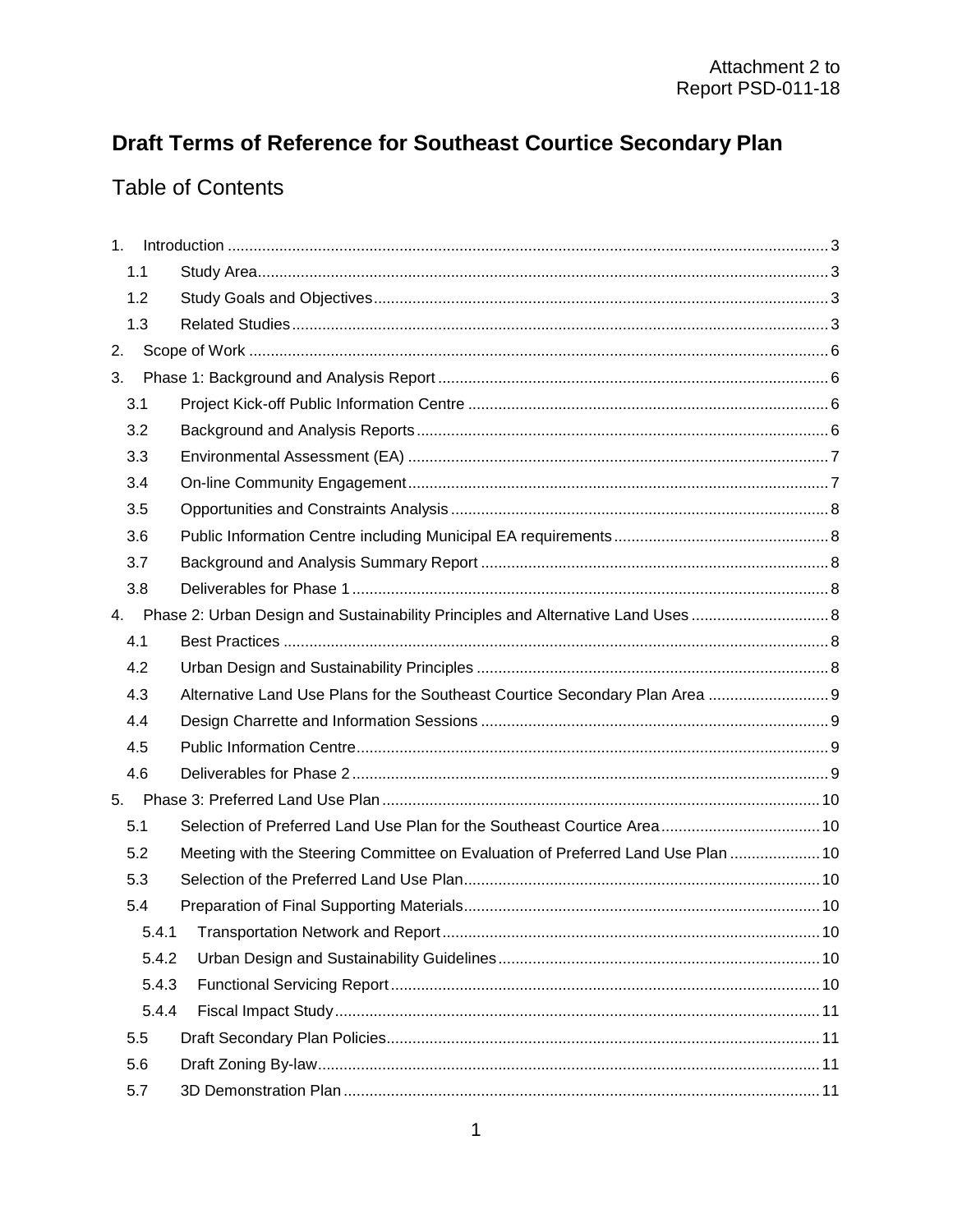| 5.8 |  |  |
|-----|--|--|
| 5.9 |  |  |
| 6.  |  |  |
|     |  |  |
|     |  |  |
| 7.1 |  |  |
|     |  |  |
| 8.  |  |  |
| 9.  |  |  |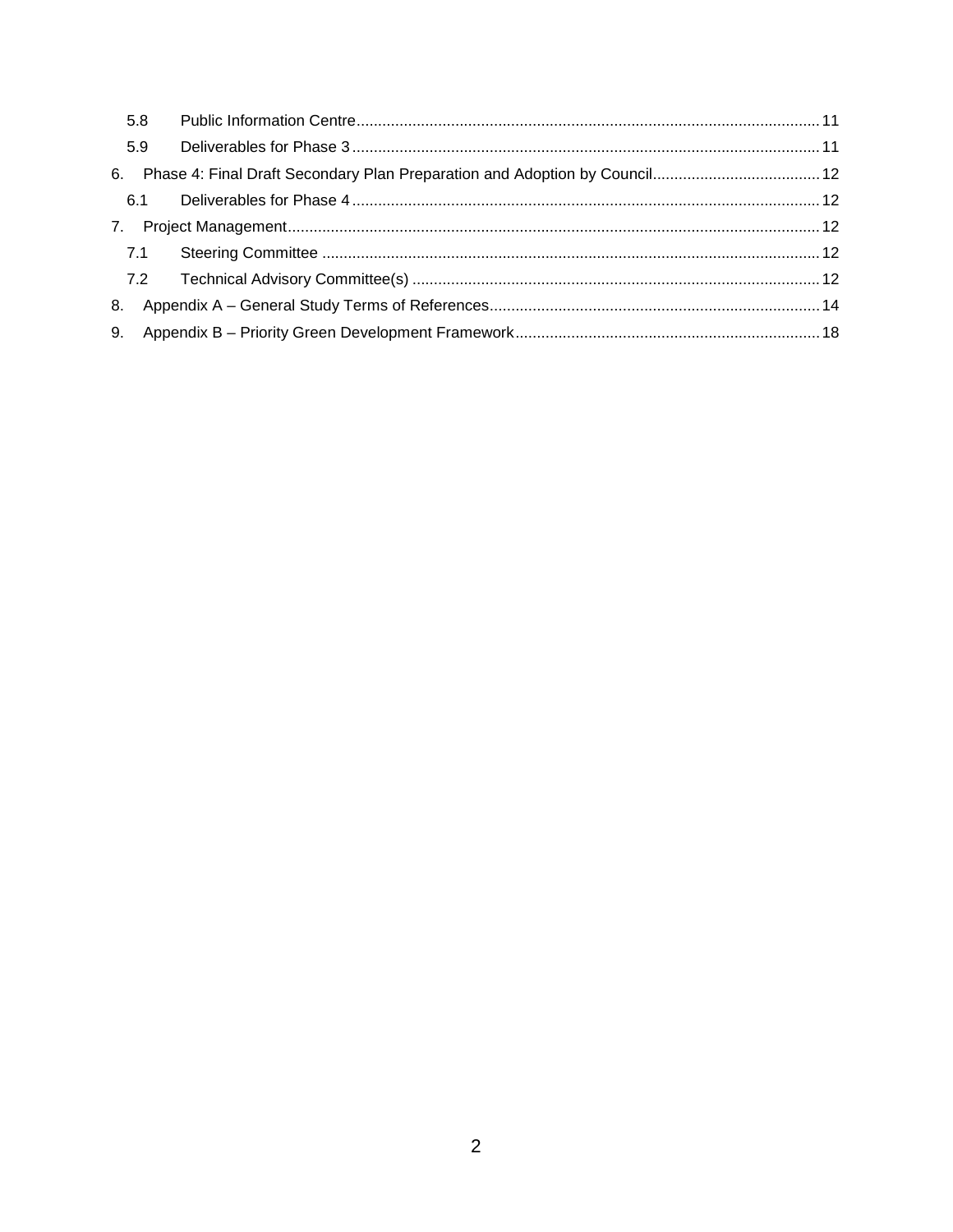# <span id="page-9-0"></span>**1. Introduction**

# <span id="page-9-1"></span>**1.1 Study Area**

The Southeast Courtice Secondary Plan (SECSP) Study Area is illustrated in Figure 1 and is located within both the Robinson Creek and Tooley Creek Watersheds.



**Figure 1: Southeast Courtice Secondary Plan Area**

# <span id="page-9-2"></span>**1.1 Secondary Plan Priorities**

The purpose of the study process is to create a Secondary Plan that conforms to and implements the Clarington Official Plan, the Durham Region Official Plan, Provincial Policies and Plans. It will also follow the recommendations from the Robinson Creek and Tooley Creek Subwatershed Plans.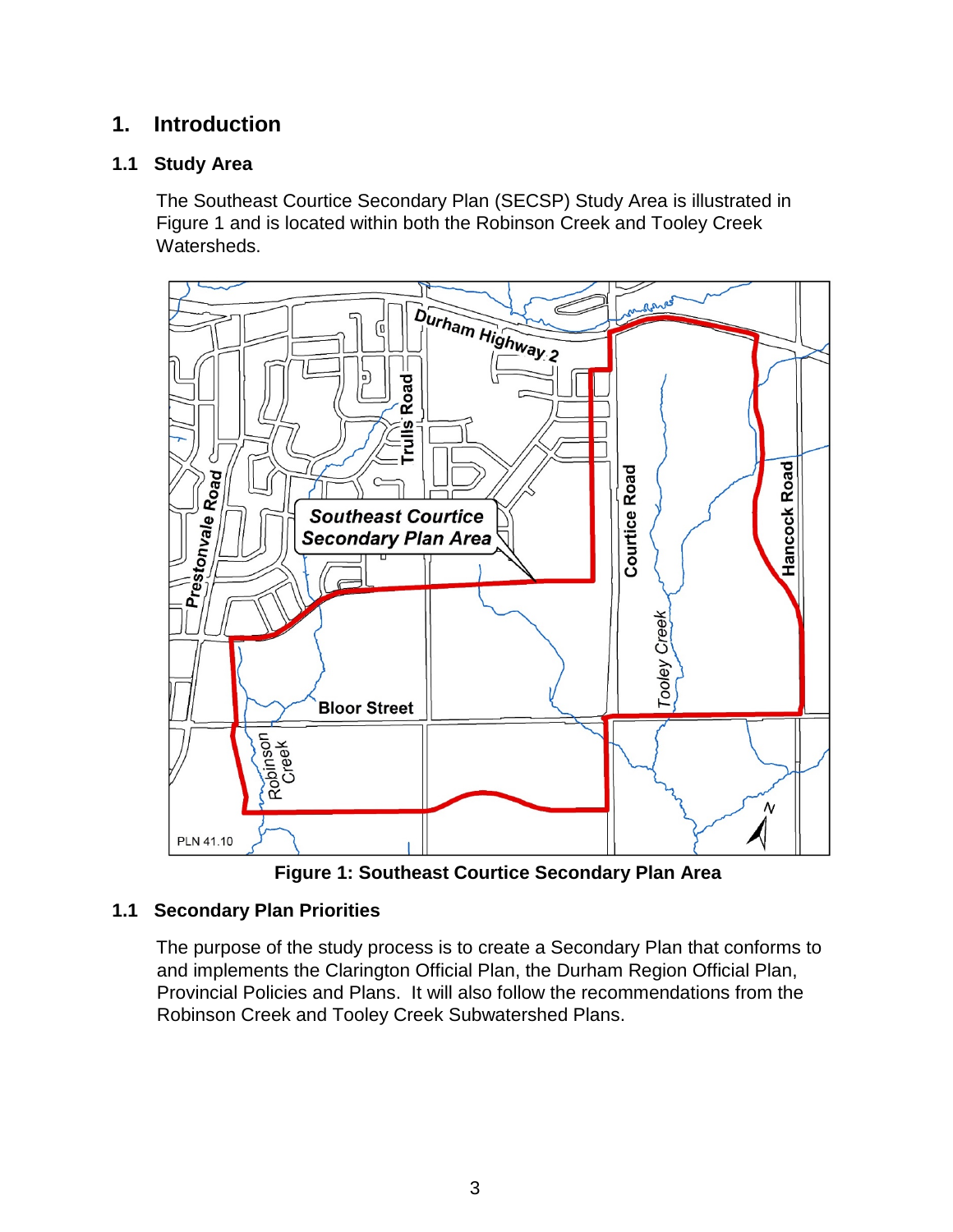The Secondary Plan will address these five priorities:

# **Sustainability and Climate Change**

Clarington Council adopted a sustainable, "green lens" approach to development throughout the Official Plan. This Secondary Plan will address the criteria developed for Secondary Plans in Clarington's Green Development Program and will be guided by the Priority Green Development Framework. An excerpt from the Priority Green Development Framework for Secondary Plans can be found in Appendix B to this draft Terms of Reference.

It is intended that sustainable development principles and practices shall be infused into every part of the Secondary Plan, including the design of neighbourhoods and arrangement of land uses. The requisite studies and the resultant Secondary Plan shall include measureable targets to move towards a net zero community.

# **Urban Design**

The goal for any new development is that it celebrates and enhances the history and character of Clarington. New neighbourhoods are to be created with a sense of place and all development should result in a high quality design. Excellence in urban design will consider elements like building design, complete streets, views, park connectivity, sun and shadow impacts, and active transportation as well as the integration of green infrastructure in neighborhood design.

# **Affordable Housing**

Clarington Council, through Official Plan policy supports the provision of a variety of housing types, tenure and costs for people of all ages, abilities and income groups. The Clarington Official Plan encourages a minimum of 30% of all new housing built in Urban Areas to be affordable.

The Secondary Plan must reflect this policy and demonstrate how this Secondary Plan area contributes to meeting Council's affordable housing target.

# **Community Engagement**

Clarington Council is committed to community consultation and engagement. The preparation of this Secondary Plan will be supported by a thorough public engagement strategy to include a range of public consultation initiatives. These efforts will be in addition to any statutory meetings requirements.

# **Coordination of Effort**

An Environmental Assessment (EA) will be required for all new major (collector and arterial) roads required for the Southeast Courtice Secondary Plan. All public notices, communications and review periods will be designed to ensure that they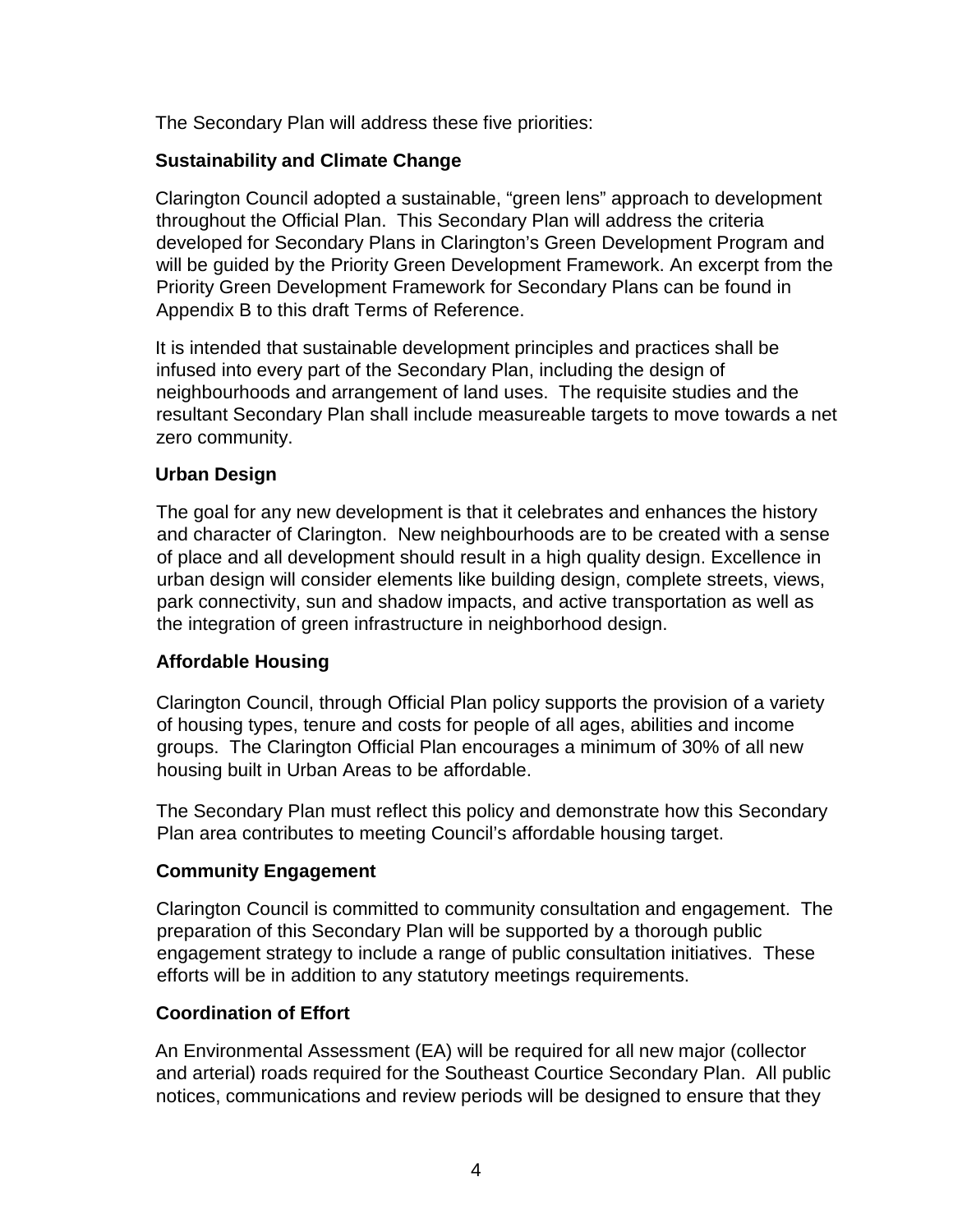conform to the requirements of both the Planning Act and Municipal Class EA. This will avoid confusing the public with multiple messages and focus Municipal resources more effectively.

#### **1.2 Related Studies**

The following studies are or will be undertaken at the same time as the SECSP and must be incorporated as part of the study process.

# **Robinson Creek and Tooley Creek Subwatershed Study**

The SECSP study area is located within the watersheds of the Robinson Creek and Tooley Creek. The Municipality of Clarington has initiated a Subwatershed Study (SWS) for these combined watersheds. Each phase of the SECSP study will integrate and be responsive to the findings of the SWS with regard to natural systems.

The SWS will include the preparation of a Master Drainage Plan for the subwatersheds including an implementation plan for the preferred land use plan created through the SECSP study.

# **Courtice Employment Land Secondary Plan**

The Courtice Employment Lands (CEL) are located adjoining to, and immediately south of, the SECSP study area. The Municipality of Clarington will be undertaking a Secondary Plan study for the CEL at the same time as the SECSP. A collector road will form the boundary between the two Secondary Plan Areas. The SECSP study and its integrated EA will take the lead in establishing the alignment of this collector road. The SECSP will coordinate with the CEL Secondary Plan study to ensure that land uses and policies along the border of these two plans are complementary.

# **Transportation Hubs Study – Courtice GO Station**

There is a future GO Transit Rail Station along the west side of Courtice Road within the Courtice Employment Lands to the south of the SECSP area. The analysis of the Transportation Hub Study for the Courtice GO Station will be incorporated into the CEL Secondary Plan. The SECSP study will establish land uses, policies and mobility/connectivity options that respond and complement the recommendations from the Transportation Hub study.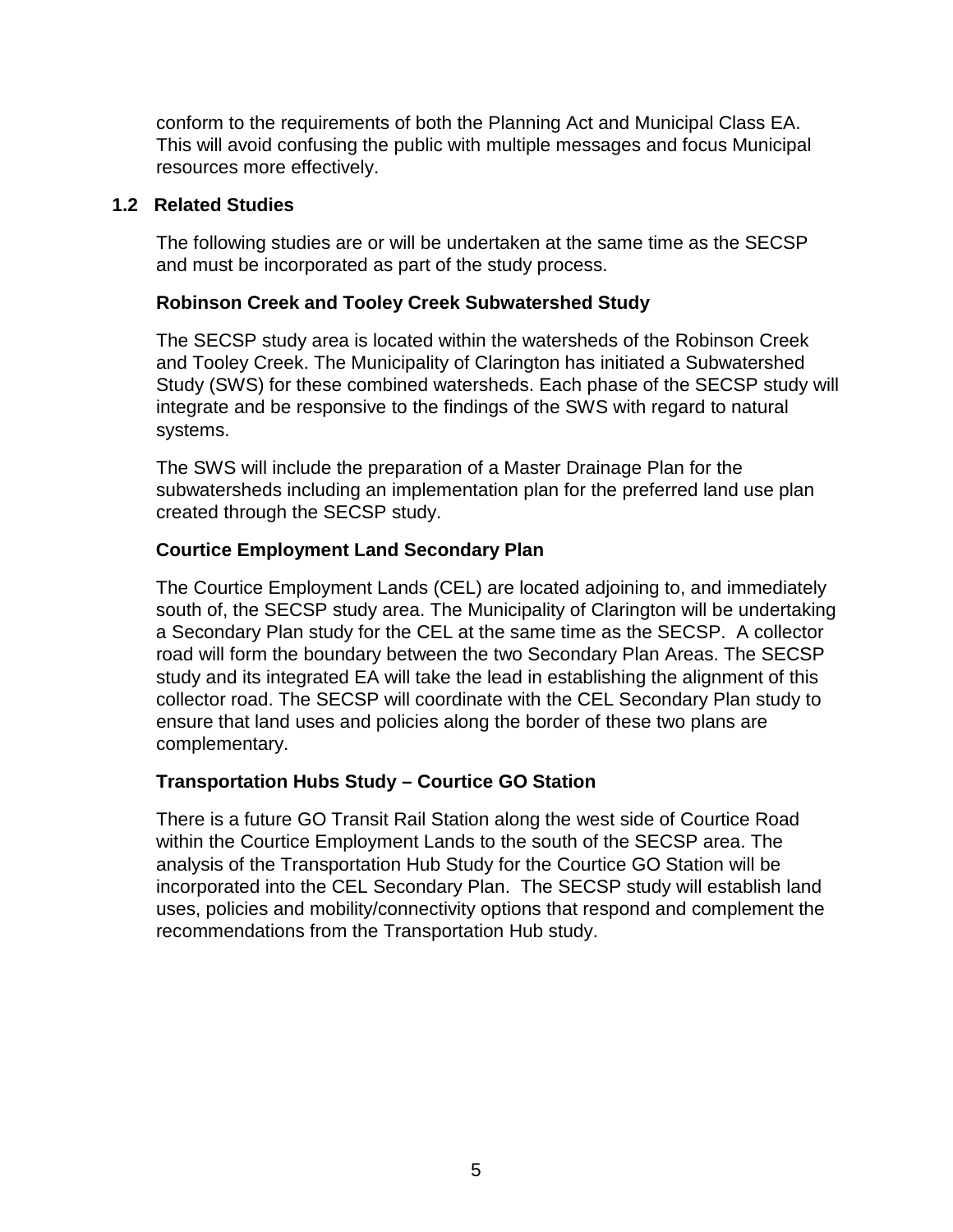# <span id="page-12-0"></span>**2. Scope of Work**

The scope of work will proceed in four Phases.

# **Phase 1: Background and Analysis Report**

The initial phase will involve a detailed technical analysis of the area including servicing, infrastructure and initial public participation.

# **Phase 2: Urban Design and Sustainability Principles and Alternative Land Use Plans**

This phase will present alternative land use plans based on urban design and sustainable principles and best practices along with the input from the public and guided by the Steering Committee. This phase will utilize a charrette process to refine the Principles and Alternative Land Use Plans.

# **Phase 3: Preferred Land Use Plan for the Southeast Courtice Area**

Based on the preceding analysis and public engagement a Preferred Land Use Plan will be developed for the Secondary Plan area. Once the Land Use Plan has been refined the remaining studies can be completed that will support the recommended Land Use Plan.

# **Phase 4: Final Draft Secondary Plan and Adoption by Council**

The recommendation phase will include the preparation of drafts of the Secondary Plan, the implementing zoning by-law and implementing urban design and sustainability guidelines. This phase includes the statutory meetings prior to Council to making a decision.

# <span id="page-12-1"></span>**3. Phase 1: Background and Analysis Report**

# <span id="page-12-2"></span>**3.1 Project Kick-off Public Information Centre**

The Secondary Plan will begin with a public information centre (PIC) facilitated by the Consultant. This PIC will give the public an opportunity to be formally introduced to the project, process and invite them to share their interest and ideas for the Secondary Plan area. This meeting will also be advertised as the initiation of the EA process for the future collector and arterial roads.

# <span id="page-12-3"></span>**3.2 Background and Analysis Reports**

In this Phase, the following studies/tasks will commence. Not all will be completed in Phase 1 as they may require additional input from subsequent phases. However, it is expected that draft reports will be complete at the end of this phase. A summary of the scope of work for each study or task is provided in Appendix A.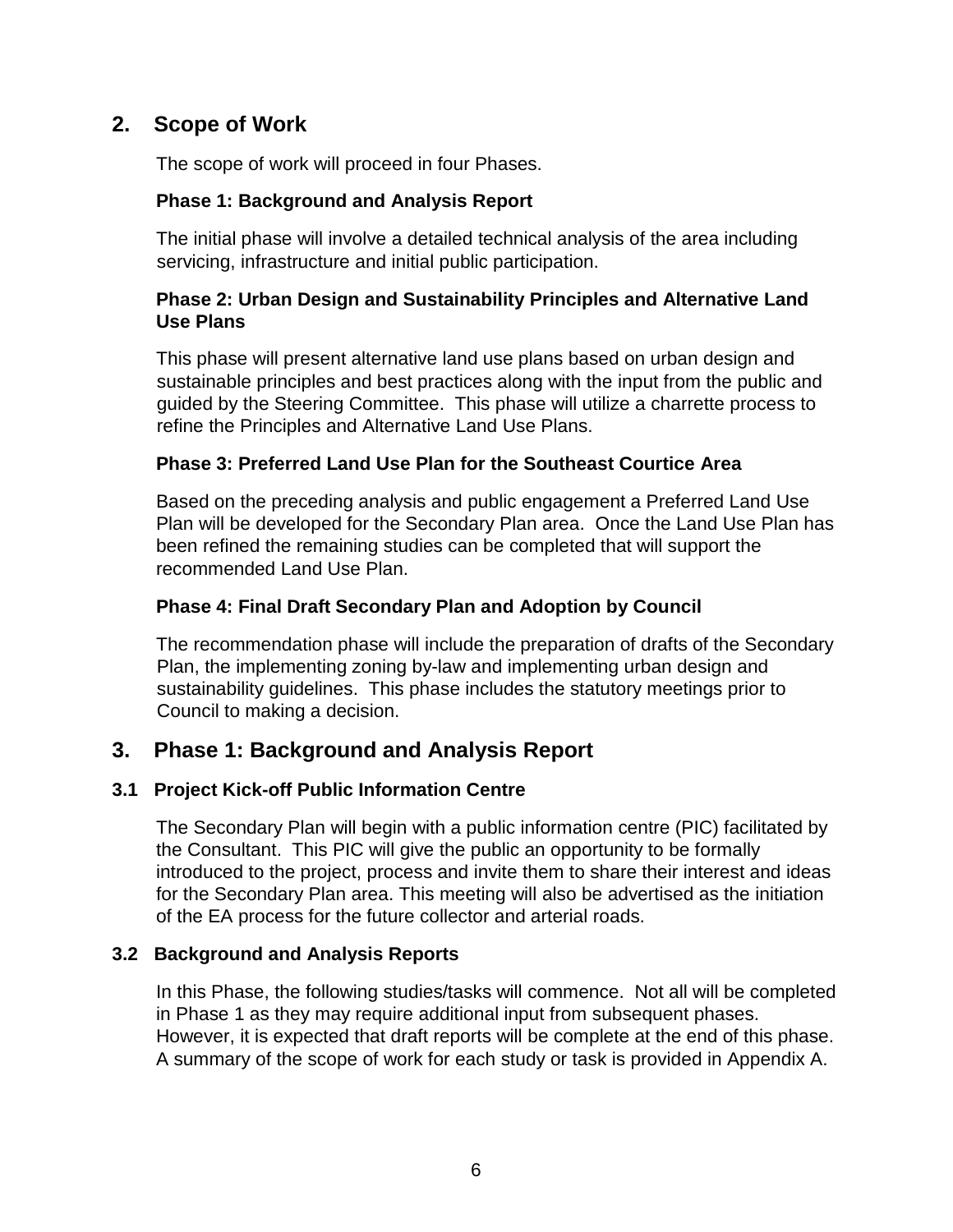- Prepare a Subwatershed Study Integration Schedule
- Review of existing planning documents and studies
- Prepare a Planning Background Report
- Prepare a Landscape Analysis
- Prepare a Functional Servicing Report
- Conduct a Transportation Needs Analysis
- Prepare an Agricultural Impact Evaluation
- Prepare a Sustainability Plan and Green Development Principles
- Conduct a Commercial Analysis
- Conduct an Archeological and Heritage Analyses

The Subwatershed Study Integration Schedule will be prepared in Phase 1 to help identify when in the Secondary Plan process integration with the Subwatershed Study is necessary.

#### <span id="page-13-0"></span>**3.3 Environmental Assessment (EA)**

An Environmental Assessment (EA) for new major (collector and arterial) roads required to service the Southeast Courtice Secondary Plan area will be undertaken as part of the Secondary Plan process. The EA will proceed through the Integrated Approach as set out in Section A.2.9 and Appendix 8 of the Municipal Class EA, 2015. These roads are subject to Schedule C of the Municipal Class EA.

The consultant's proposal must satisfy the requirements of sections A.2.9.4, A.2.9.5, and Appendix 8 of the Municipal Class EA, including:

- Clear indication on project notices and communications that an integrated approach is being used;
- Extended public review periods that cover the requirements of both the Planning Act and MCEA;
- Preparation of a document to support the Planning Act application demonstrating how the MCEA process was satisfied; and
- Issuance of a Notice of Study Completion for the MCEA process.

# <span id="page-13-1"></span>**3.4 On-line Community Engagement**

A variety of different stakeholders will need to be engaged throughout the process. To complement the public information centres, public meetings and workshops outlined in these terms of reference, the Municipality will provide the online engagement tools available through "Bang the Table" platform [\(http://www.bangthetable.com/engagementhq/engagement-tools/\)](http://www.bangthetable.com/engagementhq/engagement-tools/). The Proponents will select the appropriate tools from the "Bang the Table" toolkit, such as visual preference surveys and forums, and include them in their work plan. The Proponent will be responsible to provide the related content for these tools. In addition to the engagement tools listed above the Proponent is encouraged to propose its own engagement strategies.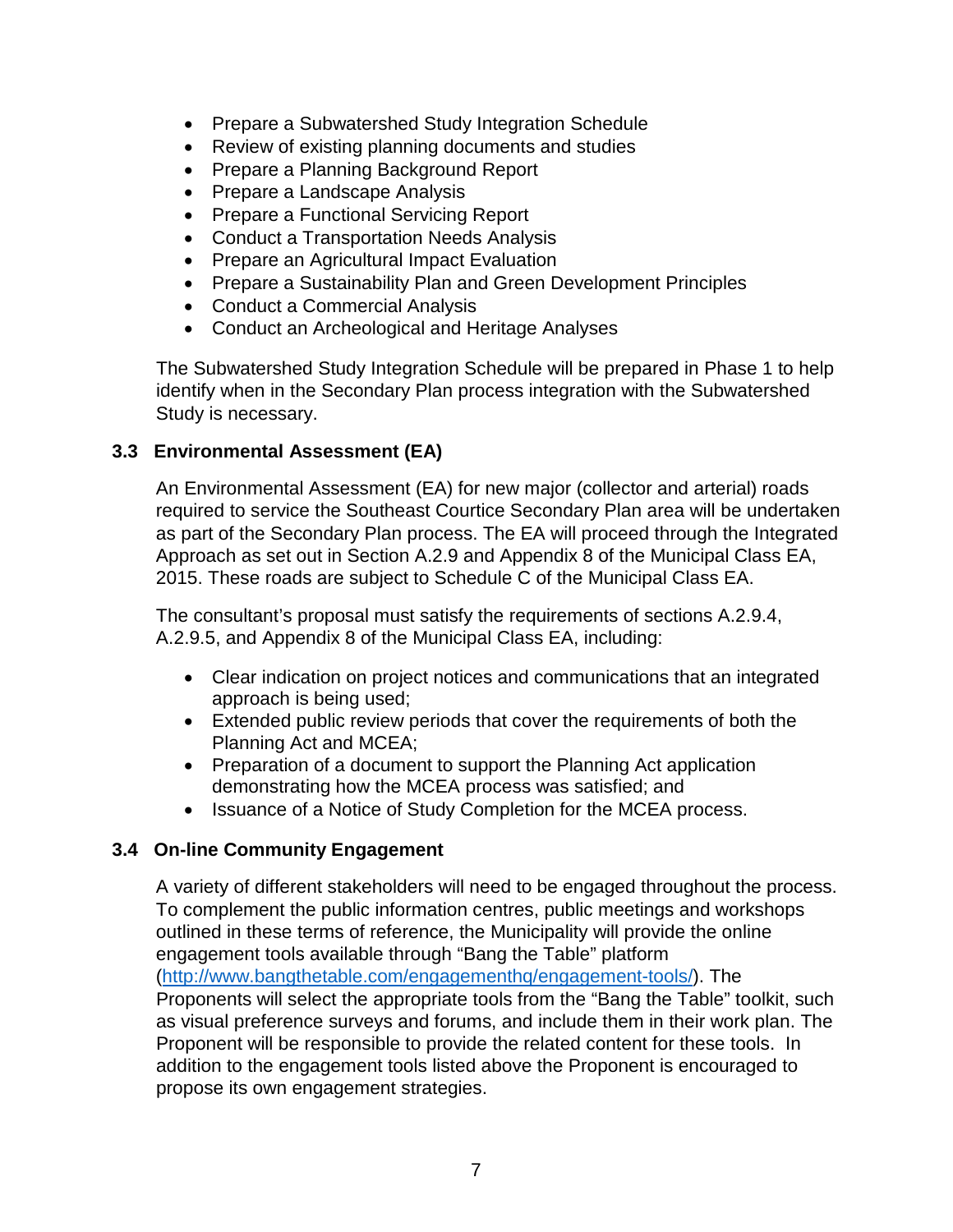# <span id="page-14-0"></span>**3.5 Opportunities and Constraints Analysis**

Based on the preliminary analysis and conclusions of the technical reports noted above and public input received, the consultant will prepare a detailed opportunities and constraints analysis.

#### <span id="page-14-1"></span>**3.6 Public Information Centre including Municipal EA requirements**

The consultant will present the Opportunities and Constraints Analysis at a public information centre.

The consultant will also present the problem/opportunity statement as required by the Municipal Class EA process.

#### <span id="page-14-2"></span>**3.7 Background and Analysis Summary Report**

Phase 1 will conclude with a Background and Analysis Summary Report. It will consolidate and summarize the findings of the different technical reports and include public input to date. Critical to this analysis will be the Stage 1 Subwatershed Study Characterization report from the subwatershed study.

This Phase 1 report will inform the preparation of the Urban Design and Sustainability Principles and the Alternative Land Uses to be prepared in Phase 2.

#### <span id="page-14-3"></span>**3.8 Deliverables for Phase 1**

- Kick-off PIC
- Online Engagement
- Opportunities and Constraints Analysis
- PIC to share the Opportunities and Constraints Analysis
- Background and Analysis Summary Report

# <span id="page-14-4"></span>**4. Phase 2: Urban Design and Sustainability Principles and Alternative Land Uses**

#### <span id="page-14-5"></span>**4.1 Best Practices**

The consultant will review best practices regarding emerging trends in sustainable neighbourhood planning and design including: urban design techniques, practices and methods that promote energy efficiency, optimal use of land and transit supportive land uses and forms.

#### <span id="page-14-6"></span>**4.2 Urban Design and Sustainability Principles**

Based upon the analysis of best practices, the Priority Green Development Framework and the applicable policies in the Official Plan, the consultant will propose a set of urban design and sustainability principles. The urban design and sustainability principles are intended to guide the preparation of alternative land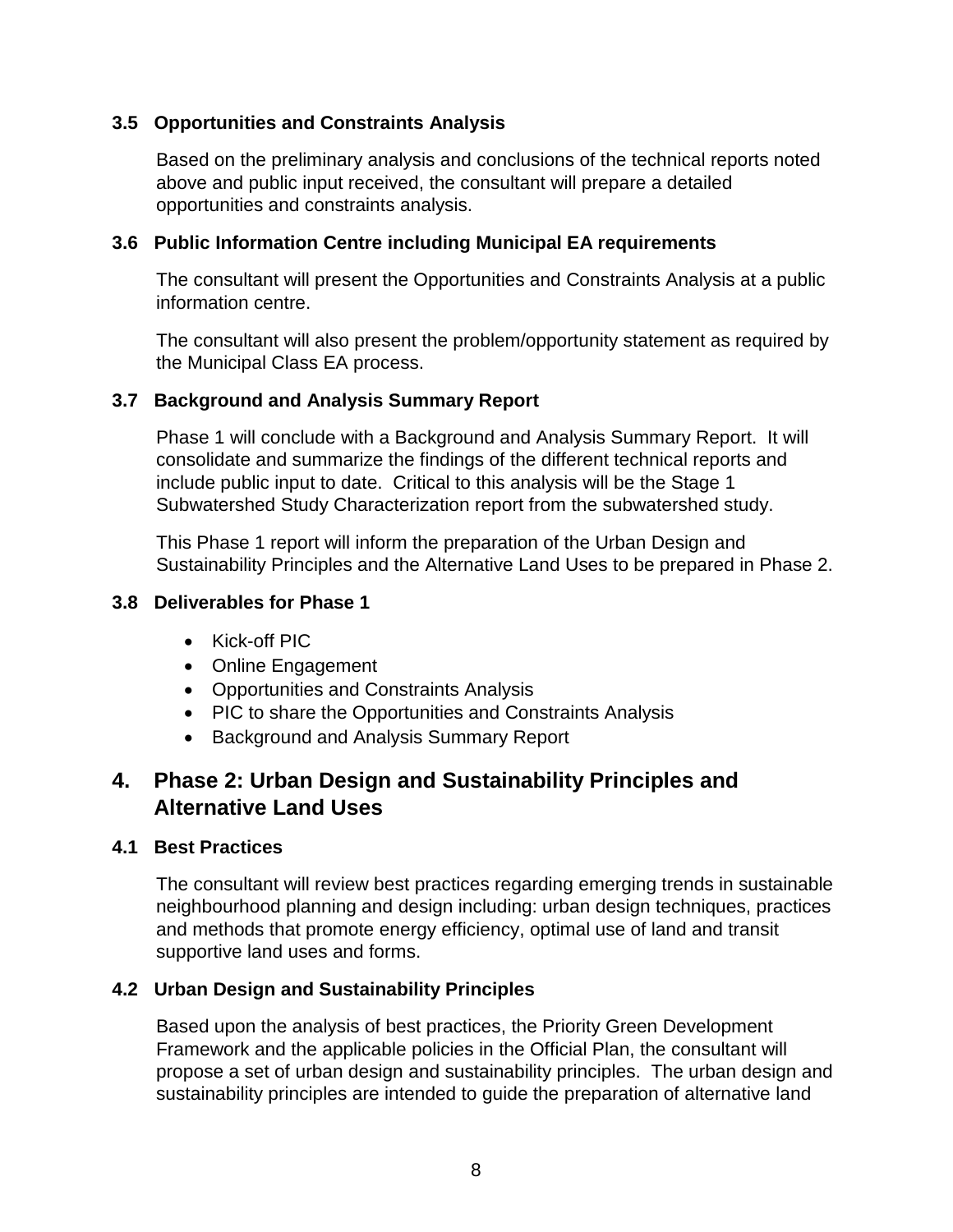use concepts. The Principles will form the starting point/basis for the Design Charrette.

In addition, the consultant shall prepare a methodology and criteria to apply the Urban Design and Sustainability Principles for use in Phase 3 as an evaluation criteria of the Preferred Land Use Plan.

## <span id="page-15-0"></span>**4.3 Alternative Land Use Plans for the Southeast Courtice Secondary Plan Area**

The consultant shall prepare up to three alternative land use plans for the Study Area based on the findings of the Background and Analysis Summary Report and the public information sessions. The alternatives shall indicate the proposed land uses by type (e.g., residential, institutional, open space and commercial, etc.), scale and density. Each land use plan shall also include a proposed transportation network. Accompanying the alternative land use plans will be an analysis and evaluation of the individual plan based on environmental, servicing, transportation, density, sustainability, fiscal, social and other appropriate criteria.

The alternative land use plans shall be supported by an explanatory report and a summary public information package that visually summarizes the analysis of each concept.

#### <span id="page-15-1"></span>**4.4 Design Charrette and Information Sessions**

The consultant will design a charrette for landowners, agencies, interested citizens and businesses. These sessions should include a presentation of best practices on topics including green streets, mixed-use buildings, active transportation networks and net zero community design.

#### <span id="page-15-2"></span>**4.5 Public Information Centre**

The alternative land use plans for the Study Area, with supporting components shall be presented at a PIC.

The PIC will also present the alternative road alignments so as to fulfill the Phase 2 requirements of the Municipal Class EA process.

#### <span id="page-15-3"></span>**4.6 Deliverables for Phase 2**

- Urban Design and Sustainability Principles and Evaluation Criteria
- Design Charrette and Information Sessions
- Alternative Land Use Plans
- PIC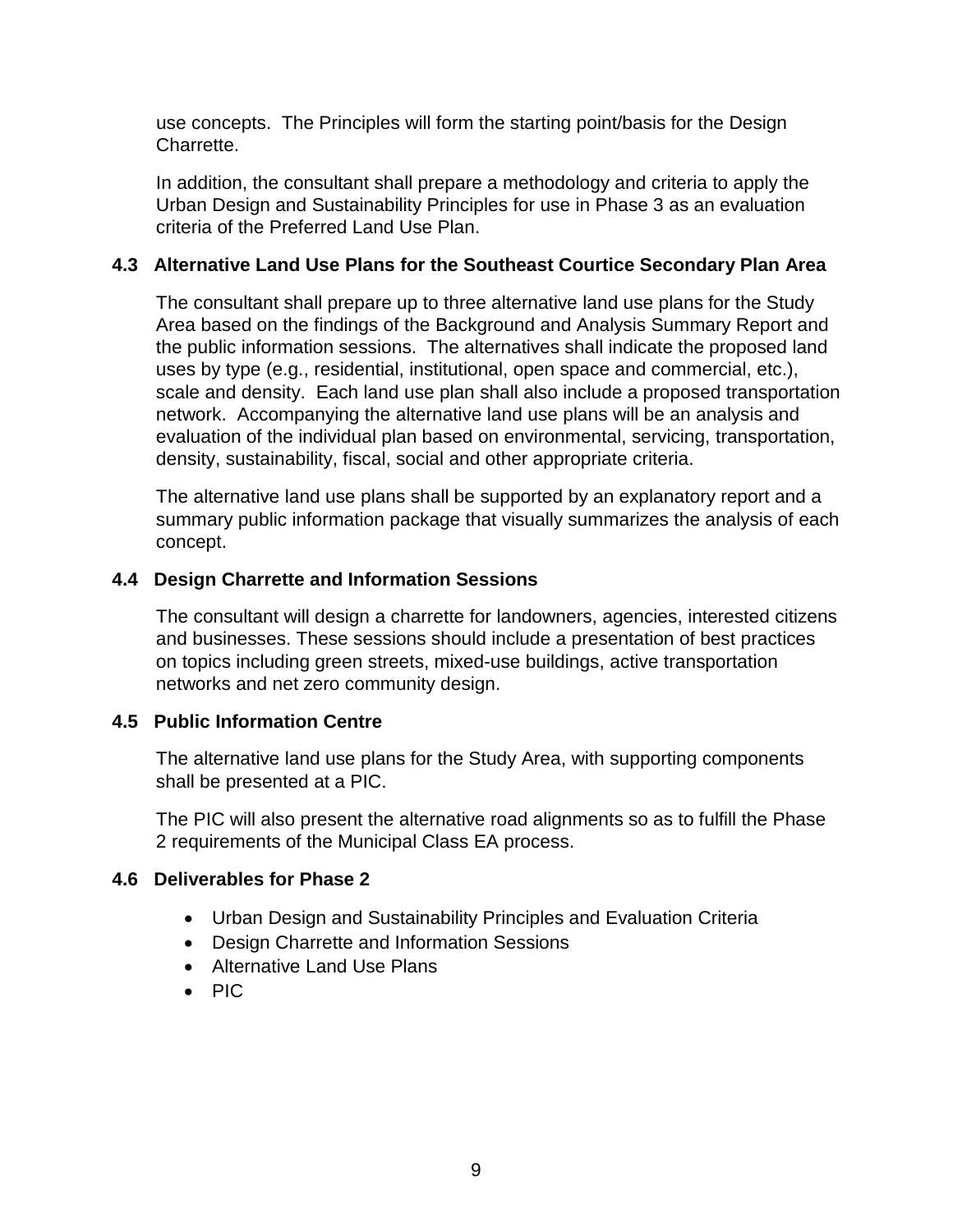# <span id="page-16-0"></span>**5. Phase 3: Preferred Land Use Plan**

# <span id="page-16-1"></span>**5.1 Selection of Preferred Land Use Plan for the Southeast Courtice Area**

The consultant shall apply the Urban Design and Sustainability Principles developed in Phase 2 to the evaluation of the alternative land use plans. The Preferred Land Use Plan may not necessarily be one of the specific alternative land use plans prepared in Phase 2 but rather a hybrid of elements of the various land use plans.

The Preferred Land Use Plan will be the basis for the Impact Assessment and Stormwater Management Plan work in the Subwatershed Study.

# <span id="page-16-2"></span>**5.2 Meeting with the Steering Committee on Evaluation of Preferred Land Use Plan**

The consultant will present the Preferred Land Use Plan to Municipal Staff/Steering Committee wherein a general concurrence and agreement to proceed should be reached.

# <span id="page-16-3"></span>**5.3 Selection of the Preferred Land Use Plan**

Based on discussions with the Municipal Staff/Steering Committee, the consultant shall refine the selected option.

# <span id="page-16-5"></span><span id="page-16-4"></span>**5.4 Preparation of Final Supporting Materials**

# **5.4.1 Transportation Network and Report**

The consultant shall finalize the transportation network based on the preferred land use plan and finalize the Transportation Report to fulfill the requirements of Phase 1 and 2 of the Municipal Class EA process.

# <span id="page-16-6"></span>**5.4.2 Urban Design and Sustainability Guidelines**

The Consultant shall prepare the Urban Design and Sustainability Guidelines that will be included as an appendix to the Secondary Plan.

# <span id="page-16-7"></span>**5.4.3 Functional Servicing Report**

The consultant shall finalize the servicing plan, phasing plan and costing schedule based on the preferred land use plan and finalize an accompanying Functional Servicing Report. The preferred land use concept will be the basis of the SWS team's preparation of a Storm Water Management Plan. This plan will be integrated with the Functional Servicing Report for the SECSP.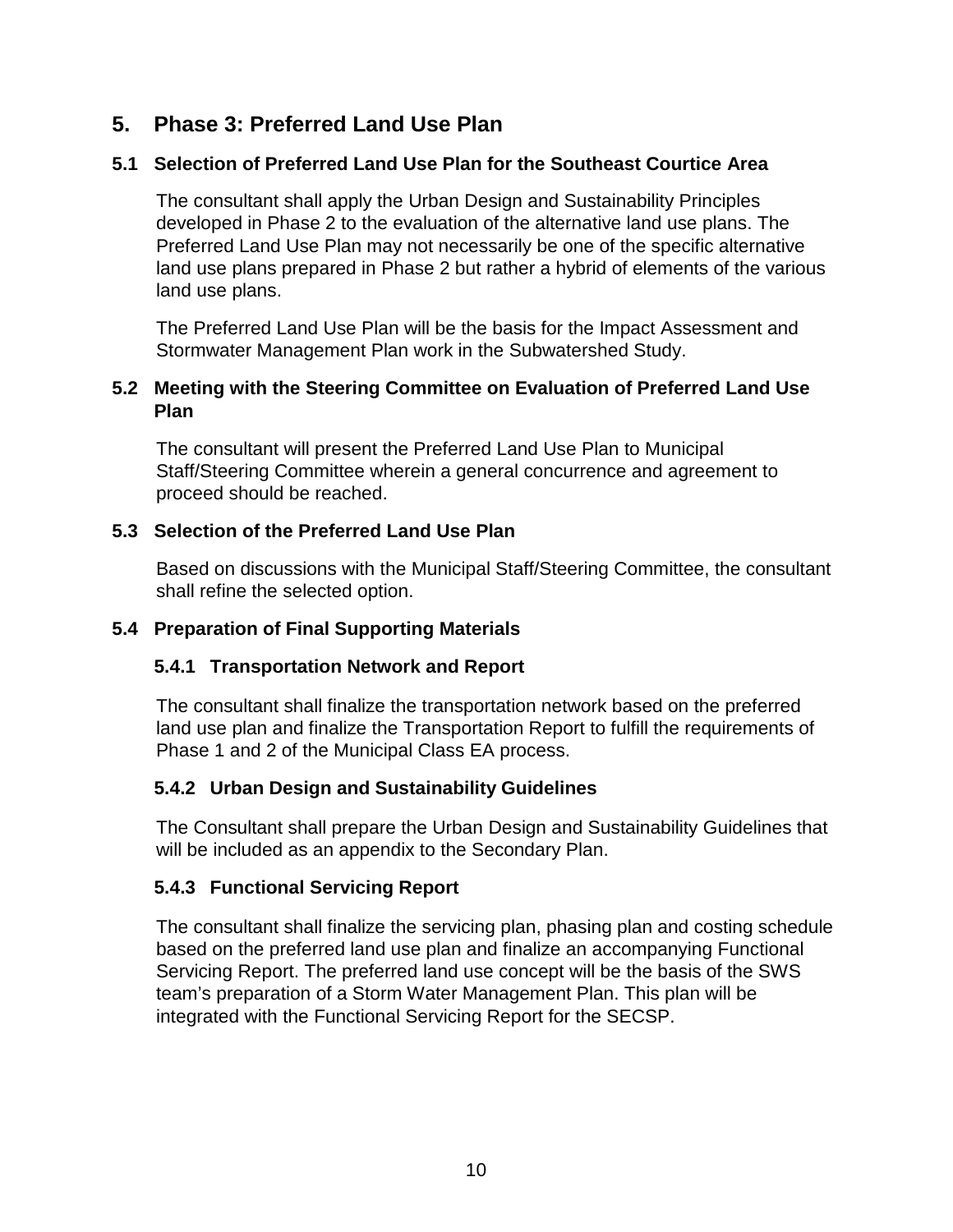#### <span id="page-17-0"></span>**5.4.4 Fiscal Impact Study**

The preferred land use concept will be the basis of a Fiscal Impact Study for the build out of the SECSP area. The Municipality will hire a Consultant to prepare this analysis independent of this project.

## <span id="page-17-1"></span>**5.5 Draft Secondary Plan Policies**

The consultant will prepare the necessary policies that will, together with the Preferred Land Use Plan, form a Draft Secondary Plan for South-East Courtice.

#### <span id="page-17-2"></span>**5.6 Draft Zoning By-law**

A draft zoning by-law will be prepared that implements the Secondary Plan policies.

#### <span id="page-17-3"></span>**5.7 3D Demonstration Plan**

The consultant will prepare a 3D model as a draft Demonstration Plan of the build out of the SECSP area that reflects the Preferred Land Use Plan and proposed draft policies.

#### <span id="page-17-4"></span>**5.8 Public Information Centre**

The consultant shall present the Preferred Land Use Plan, draft demonstration plan and draft policies for the SECSP to the public.

The recommended Major Roads Plan will be presented to complete the Class EA component of the study.

# <span id="page-17-5"></span>**5.9 Deliverables for Phase 3**

- Preferred Land Use Plan
- Transportation Network and Report (consistent with Phase 1 and 2 of Municipal Class Environmental Assessments)
- Urban Design and Sustainability Guidelines
- Functional Servicing Report
- Fiscal Impact Study
- Draft Secondary Plan
- Draft Zoning By-law
- 3D Demonstration Plan
- Public Information Centre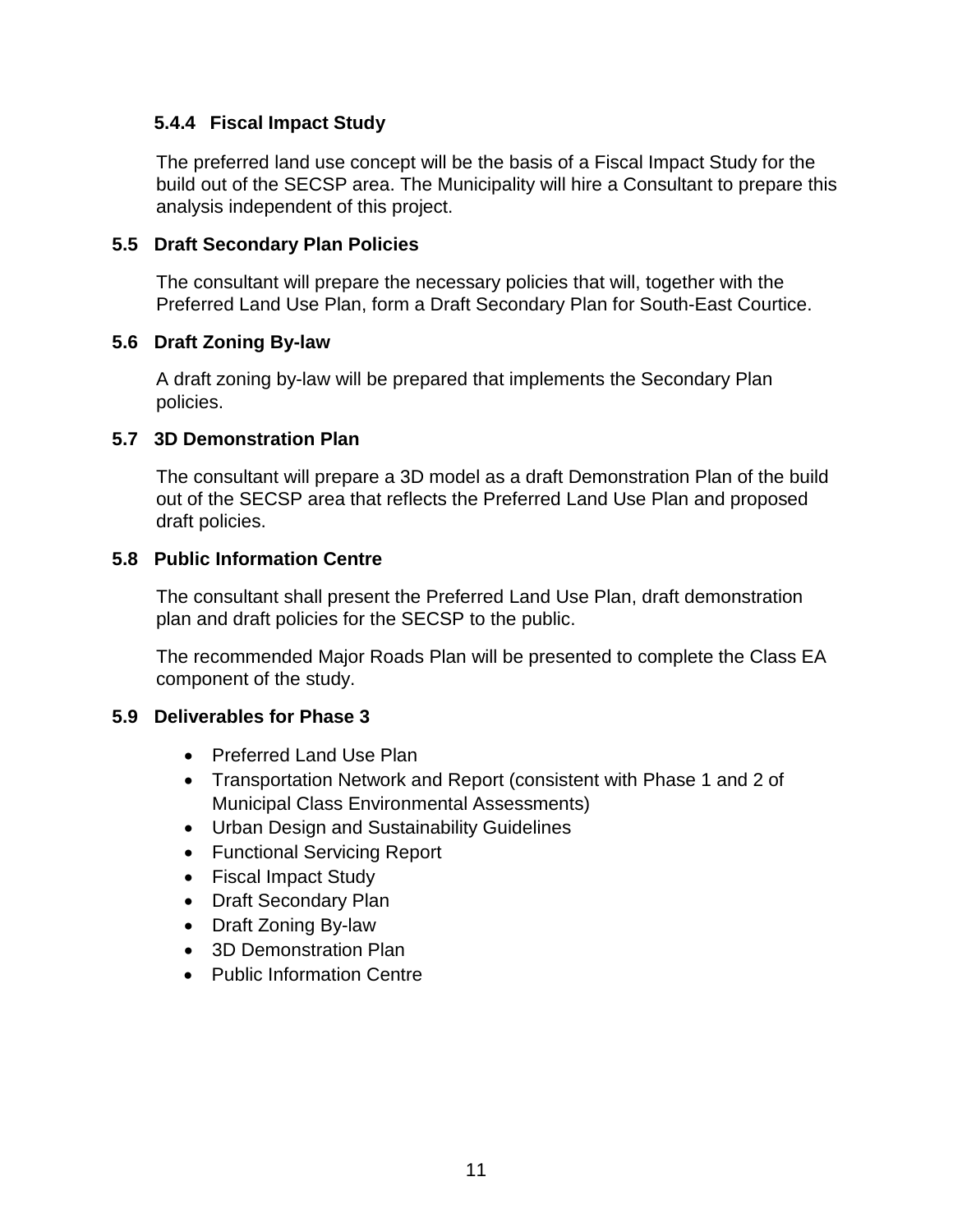# <span id="page-18-0"></span>**6. Phase 4: Final Draft Secondary Plan Preparation and Adoption by Council**

This Phase will focus on preparing the final documents for the statutory public process and Council decision. The consultant will prepare the final Draft Southeast Courtice Secondary Plan and any Official Plan Amendments if required. The consultant will present the final draft documents at the statutory open house and public meetings.

# <span id="page-18-1"></span>**6.1 Deliverables for Phase 4**

- Southeast Courtice Secondary Plan including schedules (land Use, transportation, parks and open space) supporting SECSP policies;
	- o Urban Design and Sustainability Guidelines as Appendix to the Secondary Plan
- Official Plan Amendment
- Zoning By-law (the statutory process for the Zoning By-law will follow Council's adoption of the Secondary Plan)

# <span id="page-18-2"></span>**7. Project Management**

The consultant's proposed work plan needs to include the number of meetings necessary for the Steering Committee to review draft technical reports, presentations, surveys or any other product as part of this process. Sufficient time should be allowed for the Steering Committee members to review and arrive at a decision.

The Planning Services Department will be responsible for the overall project management, administration, and day to day operations. The project will be fully funded by the Southeast Courtice Landowners Group Inc.

# <span id="page-18-3"></span>**7.1 Steering Committee**

- The Steering Committee will be composed of:
- The lead Consultant
- Municipal Staff representing key departments. (Planning and Engineering)
- Staff of key commenting agencies such as the Region of Durham and CLOCA.
- The project manager DeltaUrban Inc.
- One land owner from the Landowners Group (not their representative).

# <span id="page-18-4"></span>**7.2 Technical Advisory Committee(s)**

Technical Advisory Committee(s) will be established for various technical disciplines as needed. Examples of such disciplines are stormwater management, municipal servicing, transportation, urban design and planning. Meetings of the various Technical Advisory Committee(s) will be established to review and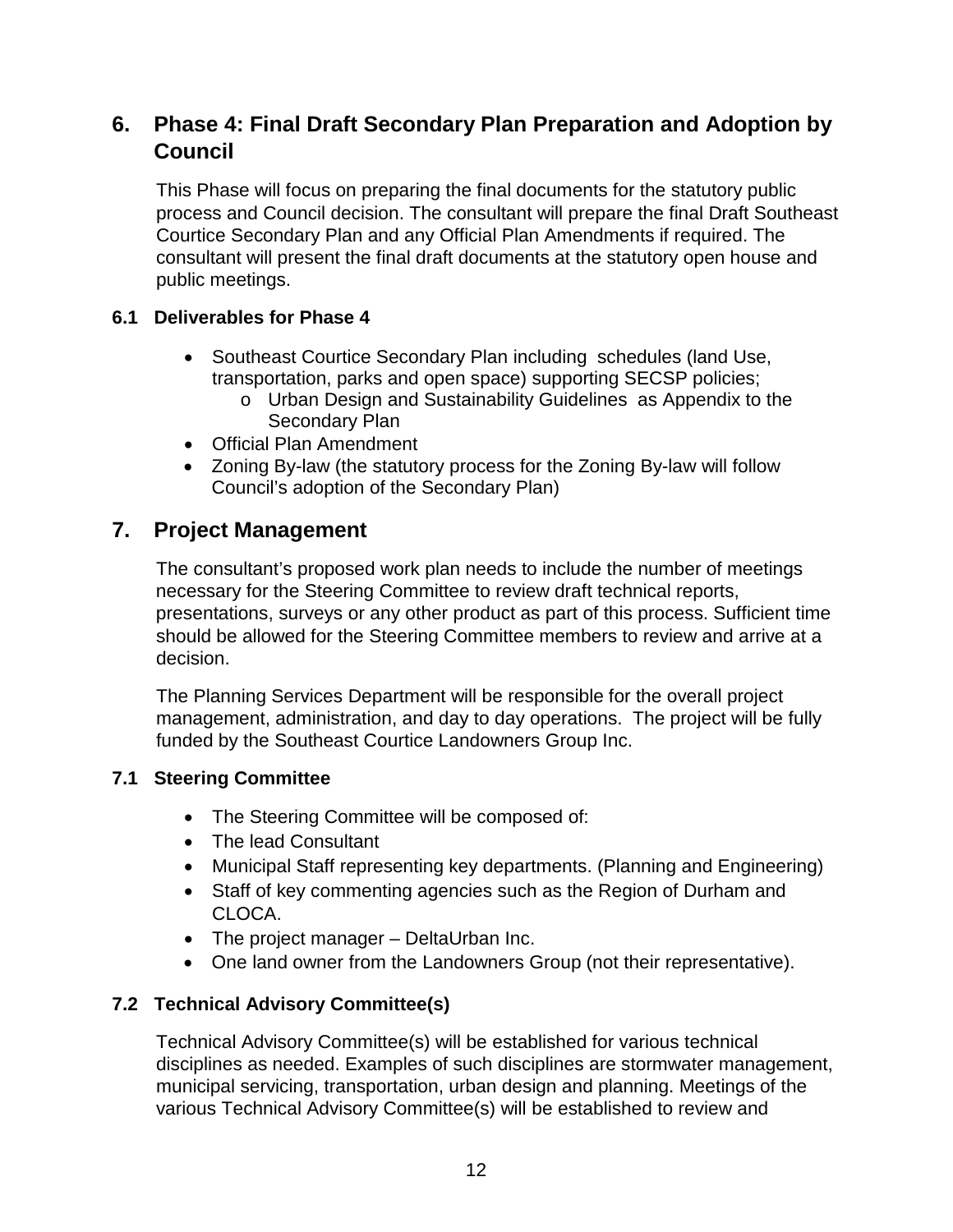comment upon the findings of the technical reports in Phases 1, 2 and 3 as appropriate prior to their publication. These committee(s) will be composed of the lead consultant, Municipal and Regional Staff and a technical consulting advisor to the Southeast Courtice Landowners Group as appointed by the Group.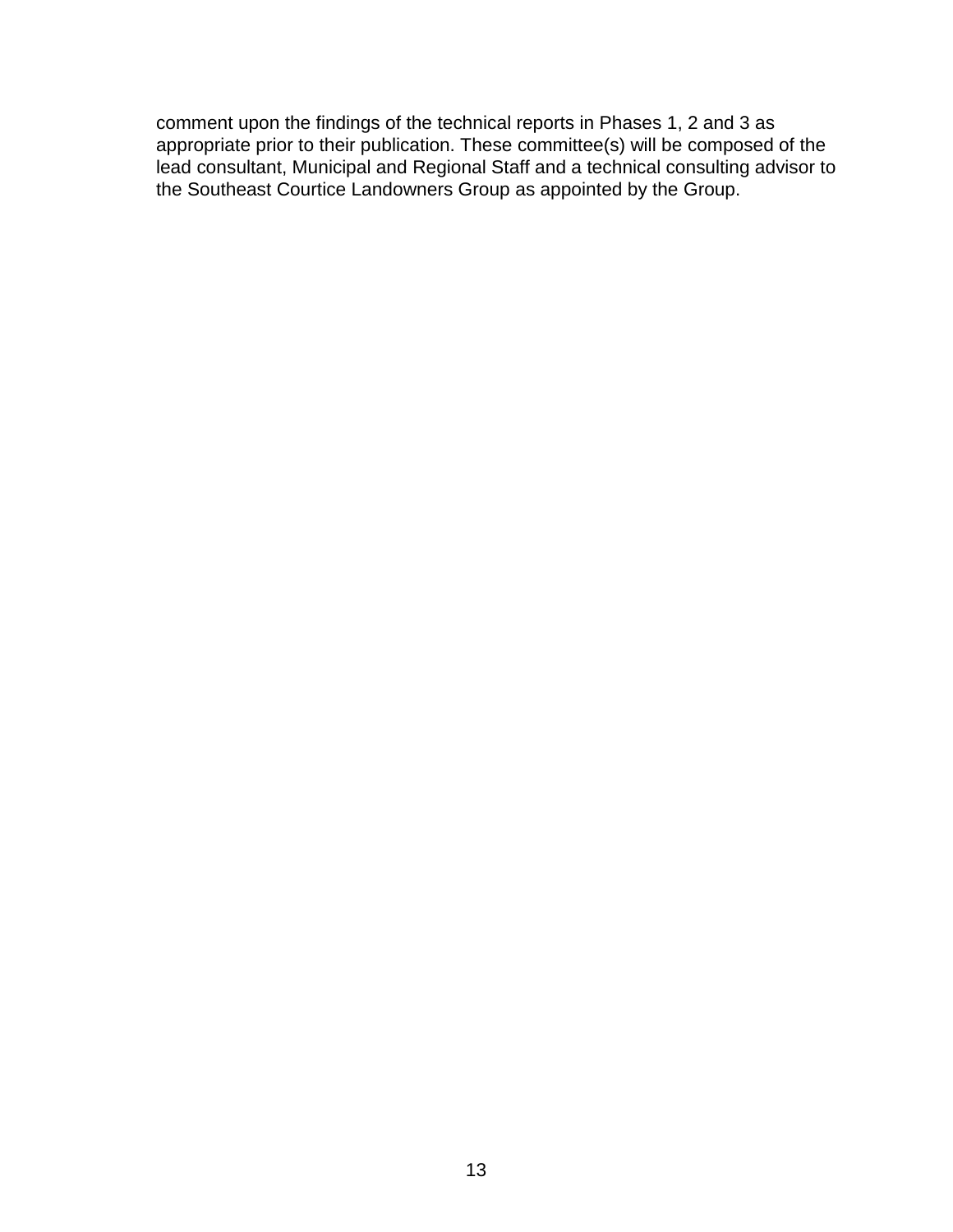# <span id="page-20-0"></span>**Appendix A – General Study Terms of References**

# **1. Subwatershed Study Integration Schedule**

The Subwatershed Study Integration Schedule will outline the relationship between the SECSP and the Robinson and Tooley Creek Subwatershed Study. It will describe the critical junctures in each Study that cross-rely on the other study. Although each study is undertaken independently, they cannot be completed in isolation of one another.

#### **2. Review of Existing Planning Documents and Studies**

A general review shall be undertaken of all relevant planning documents and studies which may relate to the study area, including any submissions from respective development interests.

#### **3. Planning Background Report**

This Component shall include the following:

- An inventory of existing and proposed land uses by area and type within and adjacent to the Study Area.
- A review of property ownership within the Study Area.
- Identify opportunities and constraints to the development of lands within the Study Area.
- Identify any impact that development may have on existing uses within the Study Area.
- Identify need and potential for commercial uses (neighbourhood, community or broader scale).
- Incorporate the findings from the Subwatershed Study.

#### **4. Landscape Analysis**

This Component shall include the following:

- Describe and assess the existing context of the lands within the Study Area.
- Identify the Study Area's topography and grading; existing built form; and natural features.
- Prepare a summary of the Study Area in terms of parcel, topography, and built environment as foundation for the Area's development.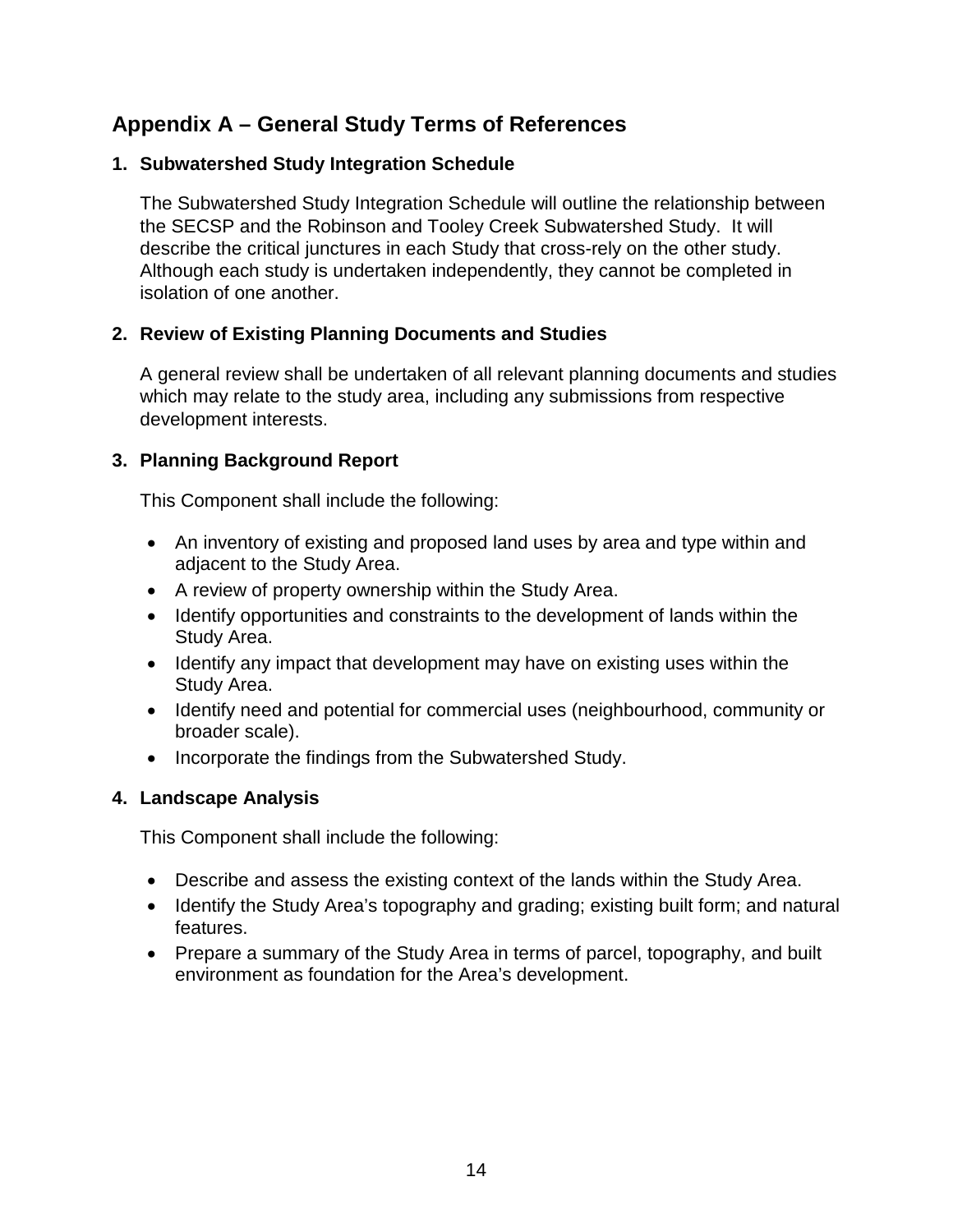## **5. Functional Servicing Report**

Identify and assess the future availability of the provision of water and sanitary sewer services and constraints to the Study Area. This review shall include the identification of the geographic limits to servicing and the costs, staging and financing which will be required to facilitate urban development in this area. These matters shall be prepared in close consultation with the Municipality's Engineering and Building Services Department and the Region of Durham.

Stormwater drainage and water quality matters will be addressed through the Subwatershed Study and incorporated into the development of options and selection of a preferred land use plan.

Once the preferred land use plan is prepared, a general servicing base plan will be prepared based on the analysis, the Subwatershed Study and review of any requirements of the Municipality, the Region of Durham and Provincial Ministries and/or agencies. The servicing plan shall illustrate, among other matters, in graphic and textual form, the general provision of water services, sanitary sewer services and storm water drainage and associated facilities, if appropriate, for the Study Area. The servicing plan shall also include an appropriate phasing and costing schedule.

#### **6. Transportation Needs Analysis**

This Component shall include the following:

- A review of the existing and proposed transportation linkages to the Study Area.
- A general review of the various transportation linkages to the Study Area from the existing and proposed transportation facilities.
- An assessment of the Durham Region Transportation Master Plan and, in particular, the opportunities for transit and transit supporting development patterns, in relation to the Study Area.

# **7. Agricultural Impact Evaluation**

This Component shall include the following:

- A review of agricultural land uses surrounding the Study Area, and applicable planning policies and regulations.
- An assessment to determine the potential adverse physical and operational impacts of the proposed uses described in the SECSP on surrounding agricultural uses; and to address issues of concern in consultation with the Clarington Agricultural Advisory Committee ("CAAC").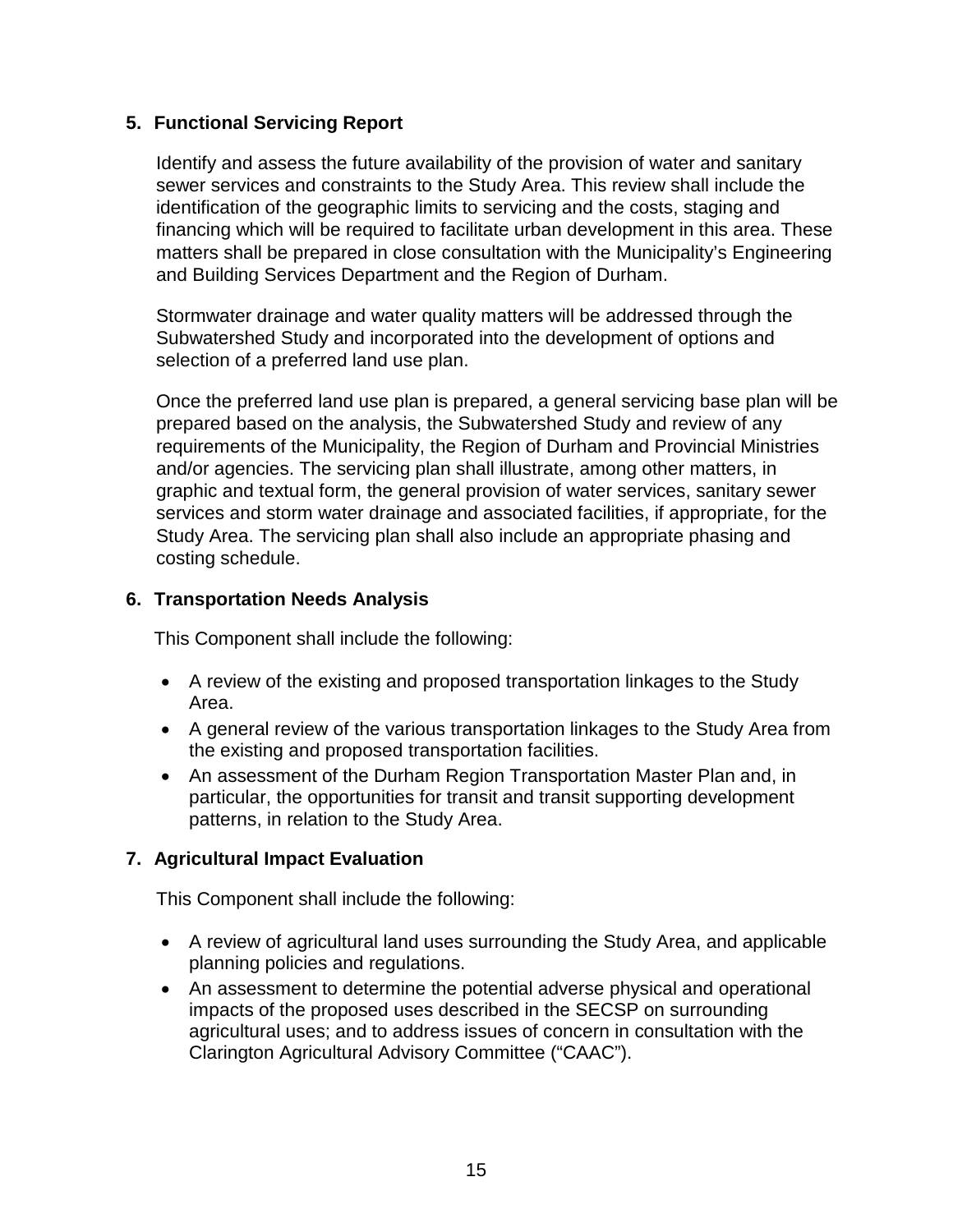- An assessment of potential alternatives to land use configurations that avoid/mitigate impacts to prime agricultural areas, and compliance with minimum distance separation formulae.
- All mitigation/avoidance measures shall be incorporated within the Urban Area.

# **8. Sustainability Plan and Green Development Principles**

In conjunction with, and as part of, the findings of all other parts of the Secondary Plan study, the consultant shall identify and assess sustainable development principles and practices. This study shall utilize as a minimum the Priority Green Clarington Development Framework and Official Plan Policies.

In addition, the consultant shall prepare a set of guiding principles and standards for sustainable development (including servicing, roads, parks, open space, residential, commercial, institutional, land and buildings and development), which support, but are not limited to, the following:

- An approach to development that incorporates/utilizes/respects the vital function of Green Infrastructure.
- A development pattern that encourages and supports transit usage.
- A development pattern that is adaptable over time for future generations and promotes redevelopment of land and repurposing of buildings.
- A land use and development pattern which establishes good connectivity and mobility in the area for automobiles, cyclists and pedestrians and provides healthy lifestyle choices.
- A mix of housing and other uses which help create a complete community and contribute to the health and vibrancy of the existing and future community.
- Green development standards that include resilient infrastructure and reduced greenhouse gas emissions in support of the move towards a net zero community.

A component of the Sustainability Plan and Green Development Principles will be a Neighbourhood Energy Plan which will include consideration of:

- Energy use early in the land-use and infrastructure planning process and identify opportunities to integrate local energy solutions at the building or neighbourhood scale. It should identify development and infrastructure to Minimize the use of electricity, natural gas and gasoline consumption;
- Address energy-efficient building orientation, design and construction; and
- Identify opportunities and targets for on-site energy generation, district heating and renewable energy options including opportunities for changing stations.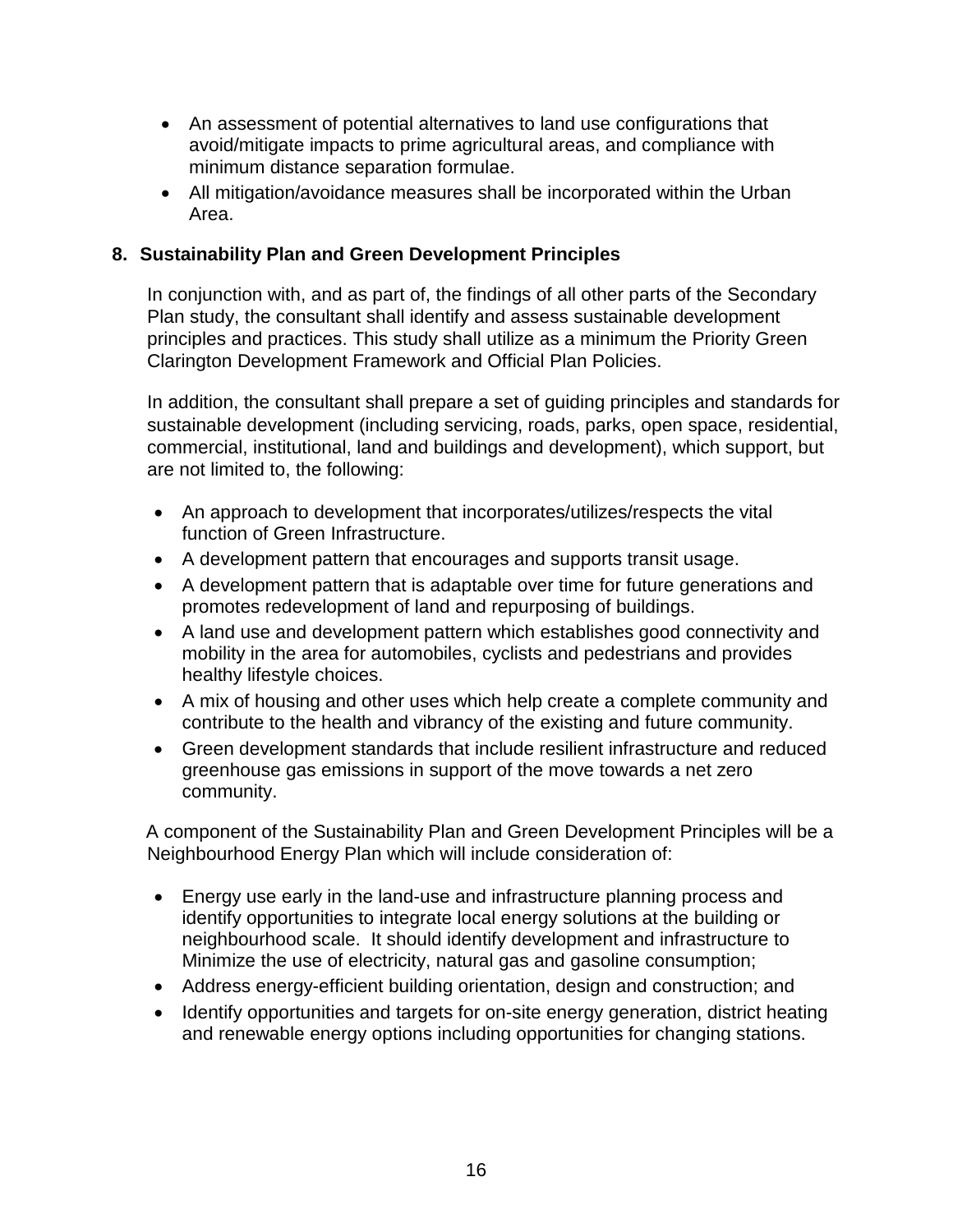It is intended that sustainable development principles and practices outlined above shall be infused into every thematic area of the Secondary Plan, including the design of neighbourhoods and arrangement of land uses.

The Sustainability Plan and Standards should include measureable targets to move towards a net zero community.

# **9. Commercial Analysis**

This Component shall include the following:

- A review of commercial background information available from the Municipality and Region including the existing inventory of retail space.
- An identification of the need for neighbourhood and/or community based commercial uses based on a residual demand basis.
- An identification of the need for commercial uses to serve a broader geographical area.
- Identify need and potential for higher order uses (e.g., hotel, office, etc.) if appropriate.

The Commercial Analysis shall include the appropriate technical planning and market study components to establish the current overall supply of floor space in the Courtice Urban Area and the justification for space needs in the Study Area.

# **10. Archaeological and Heritage Analyses**

This Component shall include the following:

- Undertake an analysis of archaeological potential (Stage 1 Archaeological Assessments as per the Ministry of Tourism, Culture and Recreation).
- Undertake an historical analysis of all existing structures within the Study Area, including review of the Municipality of Clarington's Heritage Inventory, and establish the historical importance, if any, of the structures.
- Identify those heritage features that warrant preservation.

Prepare a strategy for the incorporation of heritage structures into the SECSP. In completion of this task, the consultant shall consult with Clarington Heritage Committee.